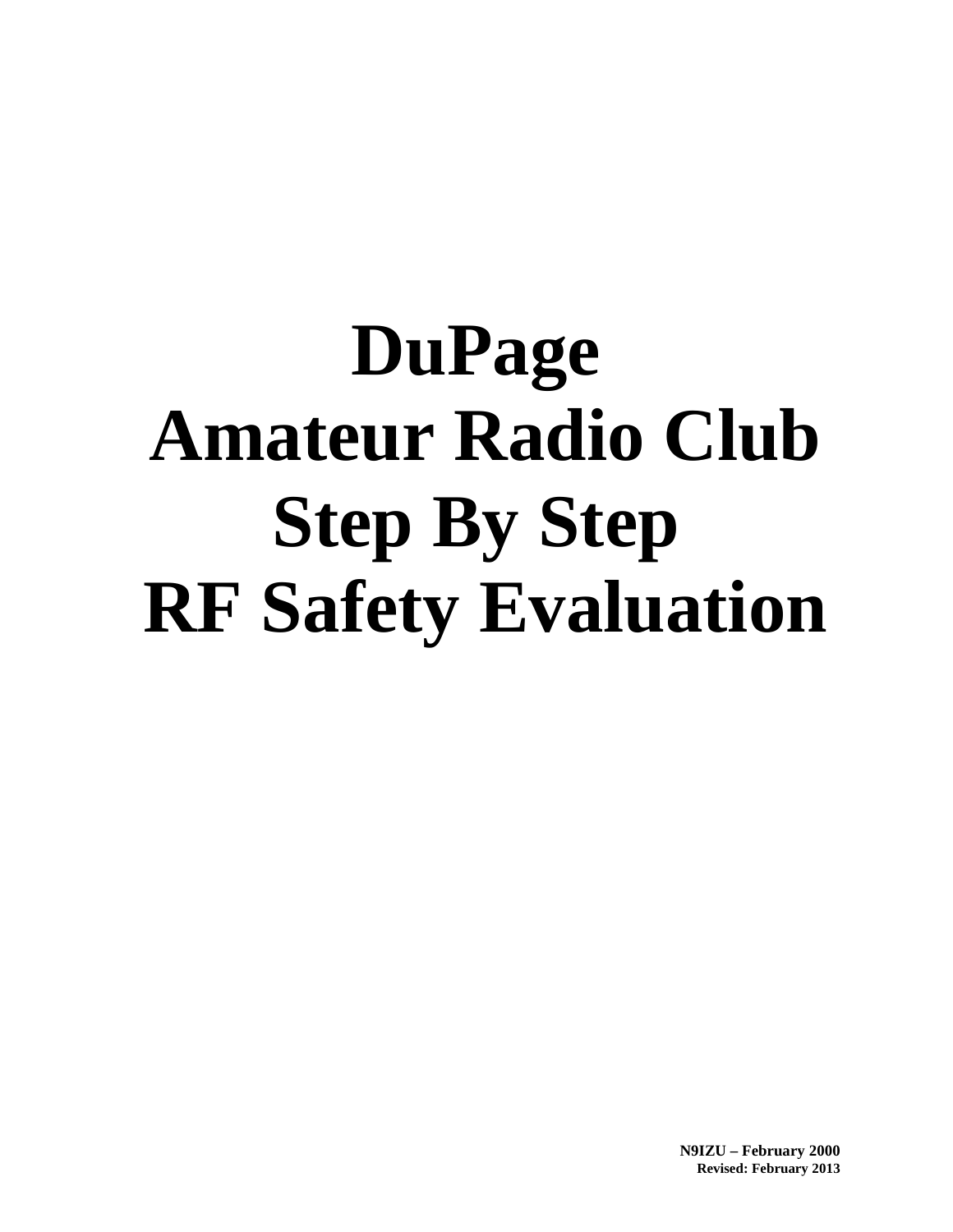### **Table of Contents:**

Copyright Notice: This work is copyright © 2000, 2013 DuPage Amateur Radio Club. You may freely copy and distribute this work solely for the benefit of amateur radio operators or other interested parties. You may not solicit for or receive any remuneration, including but not limited to reimbursement for any expenses you may incur, for said copying and distribution. This work may not be altered in any way and all copies shall contain all of the original content.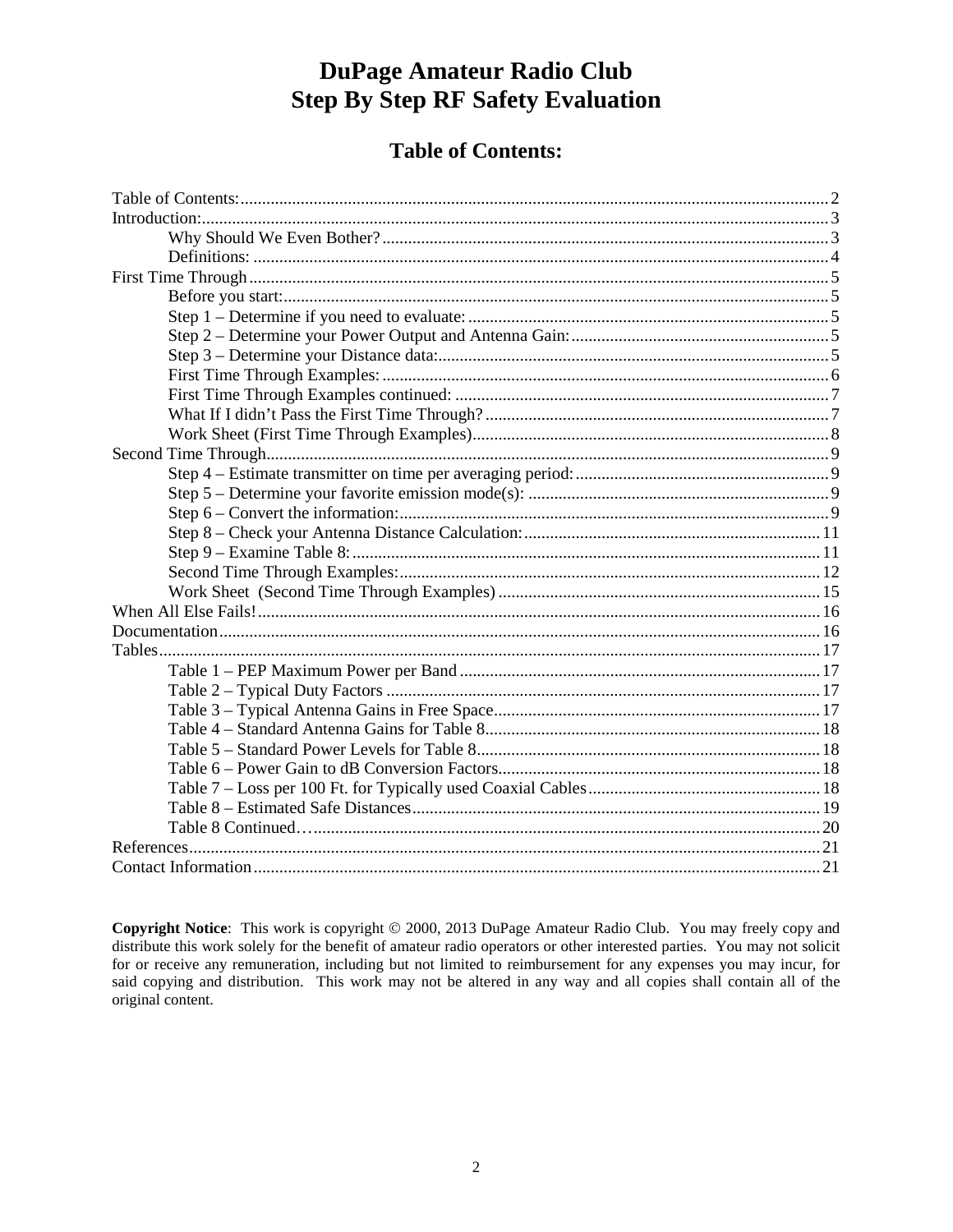#### **Introduction:**

This document was prepared to assist hams in determining if their stations meet FCC RF Exposure Regulations. ALL amateur stations must be in full compliance with the FCC Rules on RF Exposure by September 1, 2000. The information herein was excerpted from ARRL publications on this subject and as published on their web site: www.arrl.org. The steps detailed here are designed to give a quick analysis of your station. Conservative methods were employed to generally ensure that you will not exceed safety standards. This approach should suffice for most installations but if you find that you are exceeding safety limits after following all the steps detailed here you should take a more exacting approach to your analysis.

To keep things simple, this document does not go into detail regarding the FCC regulations nor does it describe the full analysis process. However, it is important that you familiarize yourself with them. Please see references at the end of this document for more information about how to obtain various materials.

By the time you finish the steps you will have evaluated your station, determined what steps, if any, need to be taken to bring the station into compliance, and documented your efforts for your station files. Note that while the FCC does not require you to document that you have performed an evaluation of your station, having such documentation does show that the evaluation was done.

Remember, you must stay informed about RF safety regulations. Do not assume that once you have completed this evaluation your station will be in compliance *forever*. Evaluate as often as needed, using the most current methods, to ensure continued compliance with the changing state of the art.

#### **Why Should We Even Bother?**

No doubt many of you are shaking your heads and muttering, "Why should I even bother to do an evaluation? The FCC will never enforce these rules. This is a waste of time!"

There are a number of important reasons why amateurs should follow all FCC rules, including these. The Amateur Radio Service has a tradition of compliance with FCC regulations; Part 97 is our bible! The ARRL has worked hard to help the FCC fine tune these rules for the Amateur Radio Service. If we hope for more cooperation in the future, we must set the best example possible. The FCC (and our Amateur Radio supporters on Capitol Hill) must be assured that the majority of hams follow all the rules "by the book."

Safety is also a concern. While RF energy isn't known to cause major health problems, the research is still continuing. The levels that have been set by various standards bodies and the FCC are our best assurance that no ill effects on human health are expected from the normal operation of radio transmitters. Being in compliance buys peace of mind for you and your family. As the old saying goes, "better safe than sorry."

Your neighbors may also have questions and concerns. (The ARRL has already received quite a few questions on this subject from neighbors of hams.) Many of these concerns can be easily addressed by explaining the requirements to your neighbors and showing them the results of your station evaluation. The new rules even offer us a significant advantage; if our neighbors do have concerns, we are much better off being able to demonstrate that there are rules governing our conduct and that we have done what the rules require. In most cases, these evaluations are not hard! They can usually be done by looking at a table, or spending a few minutes with some free software or a calculator.

There is not much to lose, and a lot to gain. So, hams should complete their station evaluations and point to them with pride! -- *Chris D. Imlay, W3KD, ARRL General Counsel*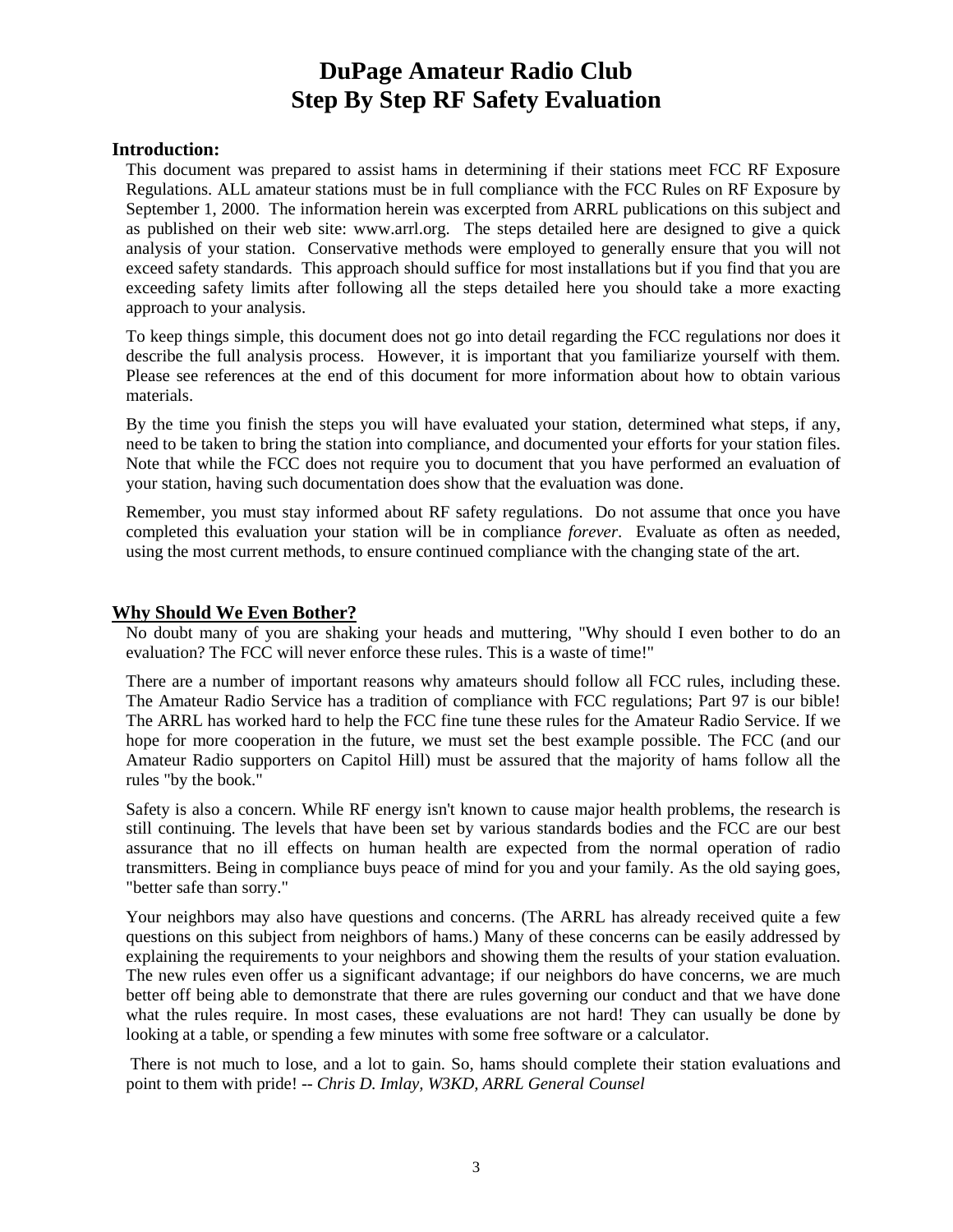#### **Definitions:**

**MPE – Maximum Permissible Exposure**. This is the maximum RF energy level that can be present *where and when* people are being exposed. The maximum level varies with frequency and exposure time and is based on average exposure.

**Controlled Environment.** Defined as an area where people are aware of their exposure and have the ability to control it. A controlled environment includes areas where you control access and all persons entering the area have been given instruction in RF exposure and safety. Typically this includes your house, yard, and family. In the following tables, this environment is labeled **Con**.

**Uncontrolled Environment.** Defined as an area where people are *unaware* of their exposure and consequently are unable to limit or avoid it. This includes areas surrounding your property and your neighbors. In the following tables, this environment is labeled **Unc**.

**Target Environment.** This may be either a Controlled or Uncontrolled environment and is the area we are examining for exposure level.

**Averaging Period.** Since MPE limits are based on average exposure time in a given environment, representative "averaging periods" were determined for Controlled and Uncontrolled environments. In a Controlled environment the exposure is averaged over a (6) six minute period. This represents the thinking that someone in this environment would attempt to limit their exposure. Six minutes was selected as a reasonable value. In an Uncontrolled environment the exposure is averaged over a (30) thirty minute period. This presumes that someone in this environment would *not* attempt to limit their exposure.

**Operating Duty Factor.** Exposure time is an important factor in MPE calculations and the *duty factor*  (length of time that an RF emission is at full power) of the RF emission contributes to exposure time. Unmodulated carrier, FM, FSK/RTTY, AFSK are all 100% duty cycle modes because the carrier power does not vary significantly over time. SSB and CW are lower duty factor  $(20 - 40%)$  modes because the RF amplitude varies considerably with time which affects the total time that the emission is at full power.

**Antenna Gain.** For MPE calculations this is expressed in dBi (Decibels over Isotropic) **not** dBd (Decibels over Dipole). *Caution: Do not use dBi and dBd interchangeably – despite what you may have heard, they are not the same.* If you have a dBd figure you may convert that to dBi by adding 2.15 dB to the dBd figure. Example:  $3$  dBd + 2.15 dB = 5.15 dBi. It is OK to add and subtract plain, unreferenced dB from any referenced form of dB such as dBi or dBd. In fact, this is the way all gain and loss calculations are done.

**PEP (Peak Envelope Power).** This is the average power developed by a transmitter during one RF cycle the crest of the modulation envelope. In other words, this is the maximum power developed by a transmitter when fully modulated. Example: An AM transmitter develops 6dB (4 times) more PEP power than it does carrier power so a 375 Watt AM transmitter would generate 1500W PEP when fully modulated.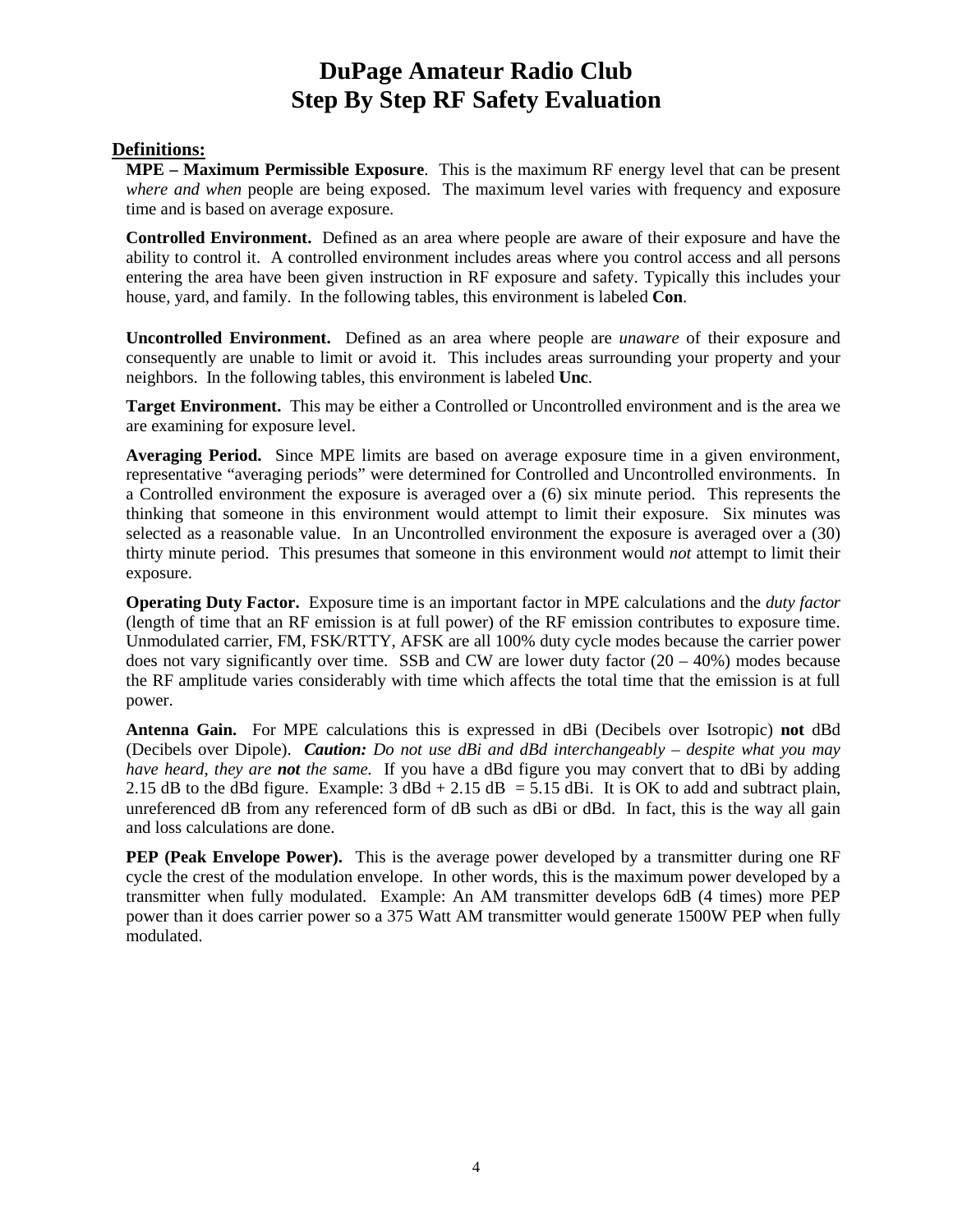### **First Time Through**

#### **Before you start:**

You may wish to make a few copies of the Worksheet at the end of this packet. Several copies may be needed for your evaluation and it would be good to keep a few extras for future evaluations. You may wish to use pencil so you can make changes easily. You may also wish to separate the Table section beginning on Page 17 so that you can refer to the tables easily.

#### **Step 1 – Determine if you need to evaluate:**

Look at the PEP/Continuous Power column of **Table 1** to see if your operation requires a station evaluation. Use PEP for amplitude modulated signals (i.e., AM, SSB) and carrier power for non-amplitude modulated signals (i.e., CW, FM). *If your power exceeds the PEP/Continuous Power limits in this table for the bands you use, you must evaluate your station for the band(s) on which the limit is exceeded.*

If you must perform an evaluation, enter just the bands you need to evaluate in Band column of the **Distance Calculation** section of the Work Sheet (one band per row) then proceed to Step 2. If you *do not exceed* the power limits on the bands you use, go to **Documentation.**

#### **Step 2 – Determine your Power Output and Antenna Gain:**

a) Compare your *actual* power output with the values in **Table 5**. Enter the corresponding Table 8 value in the **Power in Watts (Table 5)** column of the **Distance Calculation** section of the Work Sheet.

b) Now look at **Table 3** for typical Antenna Gains in Free Space. Find the antenna that best matches the type you have. If you have a published dBi figure for your antenna you may use that instead of the typical value in **Table 3.** If you have a dBd figure you *must* convert to dBi by adding 2.15 dB to the dBd figure.

c) Look up your actual antenna gain(s) in **Table 4** and enter these in the **Antenna Gain in dBi (Table 4)** column of the **Distance Calculation** section of the Work Sheet.

#### **Step 3 – Determine your Distance data:**

a) Measure or estimate as accurately as possible the distance from your antenna to the nearest, inhabitable parts of your home and the nearest part of your neighbor's property. Enter the distance from your antenna to the nearest inhabitable part of your home in the **Measured Distance to Controlled in Feet** column and the distance from your antenna to the nearest part of your neighbor's property in the **Measured Distance to Uncontrolled in Feet** column.

b) **Table 8** shows the estimated distances from transmitting antennas for various frequencies, power inputs, and antenna gains for the two population types. Cross reference power to your antenna gain at all frequencies you wish to evaluate. Check the "**Con**" and "**Unc**" distances and write these in the **Minimum Distance to Controlled (in feet)** and **Minimum Distance to Uncontrolled (in feet)**  columns.Compare these distances to your measured distances. If your antenna is no closer than *Minimum* distances to the appropriate population, proceed to **Documentation**. If your antenna is closer than either recommended distance proceed to **Second Time Through**.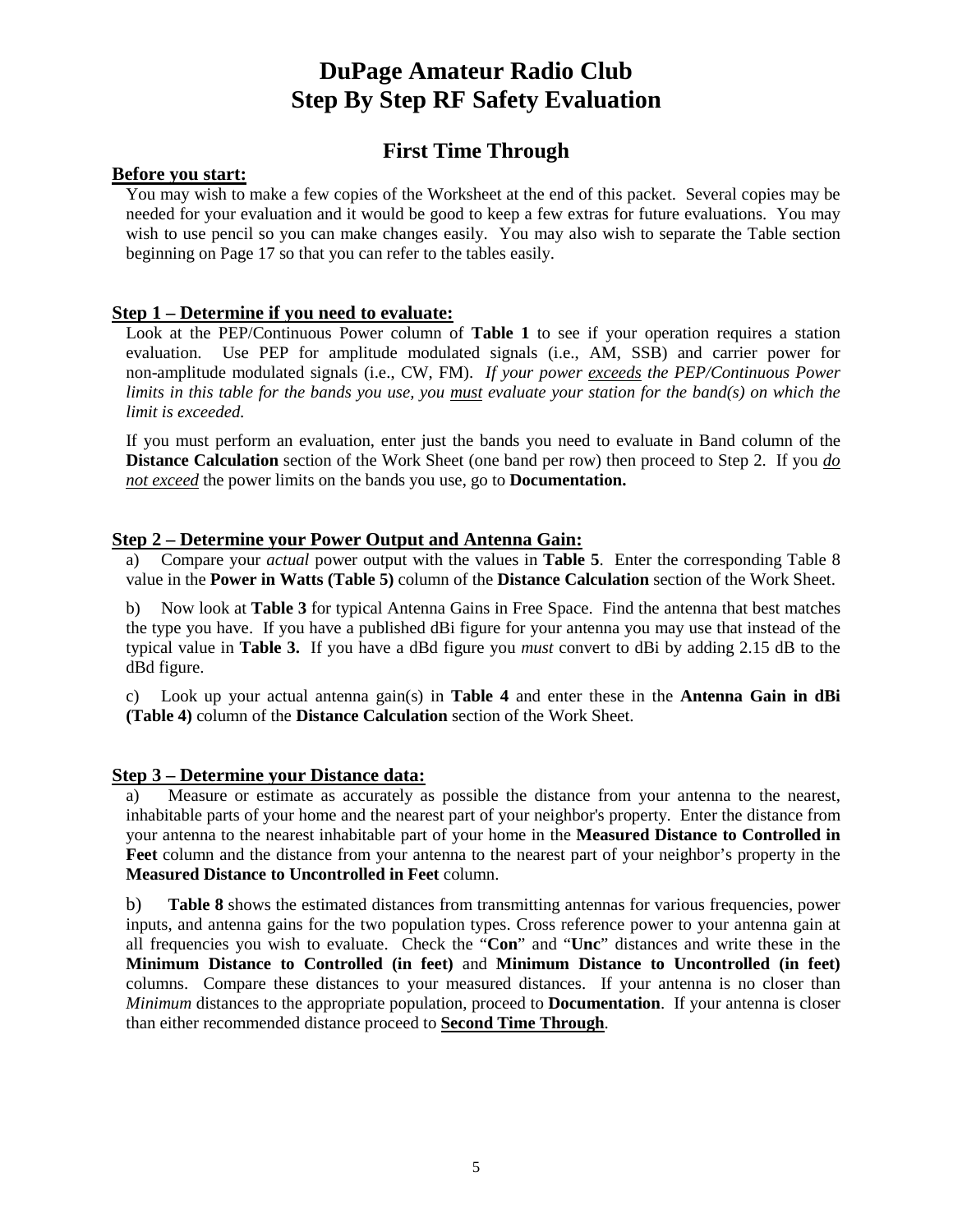#### **First Time Through Examples:**

Please refer to the **(First Time Through Examples)** Worksheet as you go through these examples. We've entered all four examples on one worksheet for convenience.

**1)** Joe really enjoys 160 Meter operation and has gone all out to put a whopper signal on the top band. He usually runs 375 Watts AM (1500W PEP) shunt loaded into his 100 foot tower that is located 15 feet from his house. Joe's closest neighbors live about 30 feet away from his tower. On all other bands, Joe runs less than 50 Watts.

**Step 1** – Joe's power exceeds the 500W PEP limit for the 160 Meter band (from **Table 1**) so he enters 160 in the **Band** column and proceeds to Step 2 to evaluate only the 160 Meter station. No evaluation will be done for the other bands because Joe's power is at or below the permissible limit.

**Step 2** – Joe now references his power output (he uses the PEP value because his signal is amplitude modulated) to Table 5 and finds, not surprisingly, that he should use 1500 Watts as his power level. He enters this value in the **Power in Watts (Table 5)** column. Joe's tower is not quite a quarter wave but per the convention of this exercise we round up. **Table 3** shows the gain to be 1 dBi for a quarter wave vertical. Joe then looks at **Table 4** to determine the antenna gain to be used and finds that he should use 3dBi. He enters this in the **Antenna Gain in dBi (Table 4)** column.

**Step 3** – Joe enters the distance measurements *he made* in the **Measured Distance** columns section of the Worksheet. He then looks at **Table 8** which shows that for a 1500 Watt transmitter at 2 MHz running into a 3dBi gain antenna the minimum permissible distances are 3.8 feet for an Uncontrolled environment and 2.6 feet for a controlled environment. He enters these in the **Minimum Distance** columns.

Joe easily passes with this setup. Because Joe's antenna gain is actually less than 3dB he has a good "safety margin" since his actual power is lower than what he was able to simply look up in **Table 8**. Joe now goes on to **Documentation**.

**2)** Louise is a CW contest and DX operator whose favorite band is 20 Meters. She doesn't bother operating on other bands. Last year she bought and installed a 1500 Watt amp, a 3 element 20 Meter mono-band Yagi, and a roof mount that puts the antenna 12 feet above her roof. Louise lives in a housing division where her nearest neighbor is 40 feet away and dead east from the turning radius of her antenna. Unfortunately, the neighbor's second story is about the same height as Louise's antenna.

**Step 1** – Louise's power is unquestionably above the 225 Watt limit for 20 Meters from **Table 1** so she knows that she has to fully evaluate her station. She enters 20 in the **Band** column.

**Step 2** – Table 5 shows that Louise should use 1500 Watts as her power level so she enters that in the **Power in Watts (Table 5)** column. Louise's Yagi antenna has a 7.2 dBi gain according to **Table 3**. **Table 4** shows that Louise should use 9dBi as her antenna gain. She enters this in the **Antenna Gain in dBi (Table 4)** column.

**Step 3** –Looking at **Table 8** Louise finds that for a 9dBi antenna gain she must have her antenna mounted at least 54.7 feet away from her neighbor and 24.4 feet away from her house in order to run 1500 Watts. She enters these values in the **Minimum Distance** columns. She also enters her measured distances in the **Measured Distance** columns. Since both measured Controlled and Uncontrolled distances are closer than the minimum distances Louise will need to do more evaluation work. Stay tuned.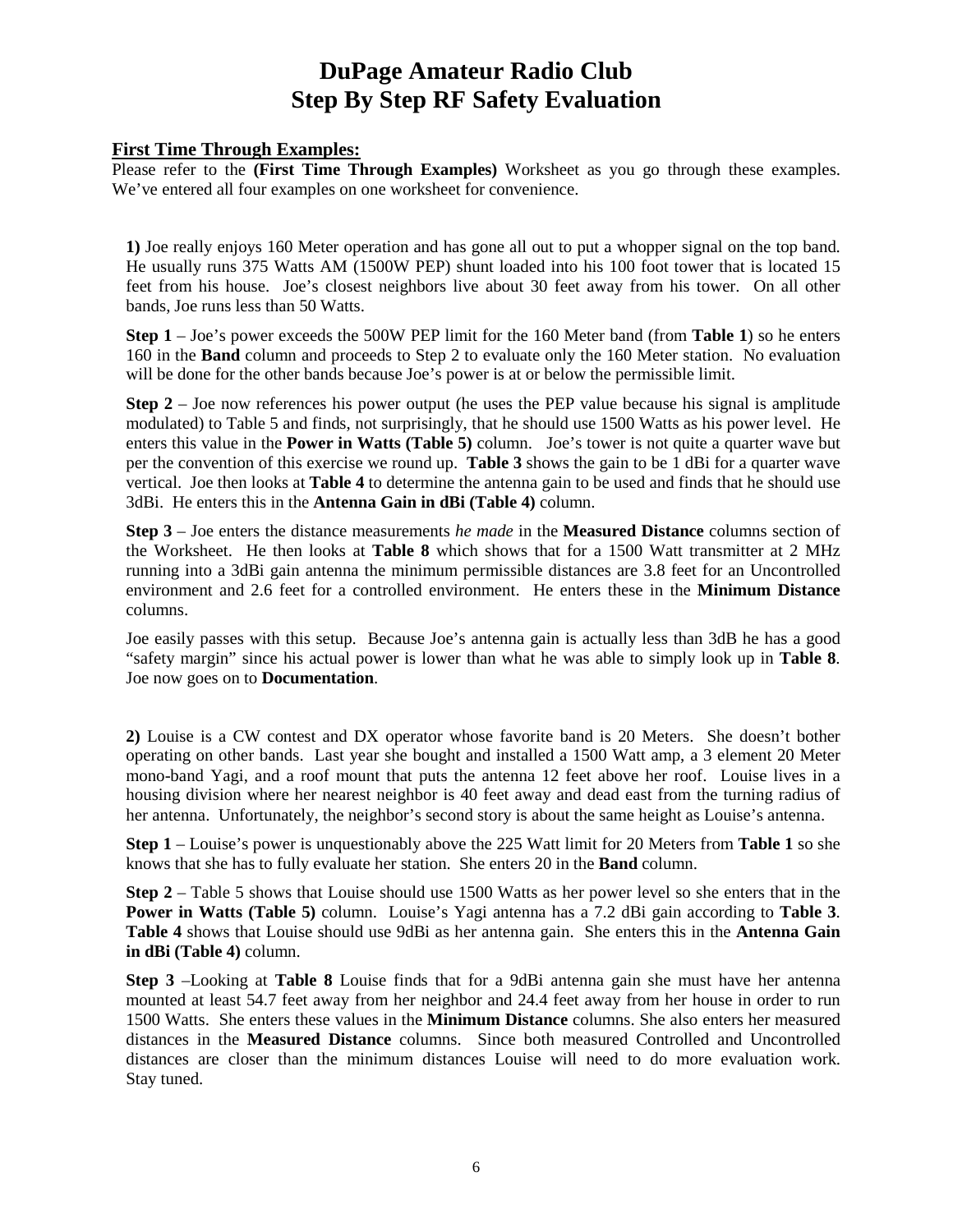#### **First Time Through Examples continued:**

**3)** Jack prefers working grid squares on 6 and 2 meter SSB so he invested in a 50 foot tower, 150 Watt transceiver, an 8 element Yagi for 6 meters and a 17 element Yagi for 2 Meters. He also has a 450 Watt amplifier for 2 Meters. The antennas are stacked with 10 feet between them so that the 2 Meter Yagi is actually at 65 feet and the 6 Meter Yagi is at 55 feet. Jack's nearest neighbor's house is 70 feet away from the tower that is side mounted to Jack's 30 foot tall, two-story house.

**Step 1** – Jack exceeds the **Table 1** power limits for both 6 and 2 meters so an evaluation is necessary. He enters 6 and 2 in the **Band** column.

**Step 2** – Consulting **Table 5**, Jack finds that he should use 500 Watts as his power level. He enters 500 for both 6 and 2 meters in the **Power in Watts** column. Jack then looks up his antenna gains in **Table 3** and finds that the 8 element Yagi has a gain of 13.2 dBi and the 17 element Yagi has a gain of 16.8 dBi. The antenna manufacturer rates the antennas at 11dBd and 14.5dBd so Jack believes the dBi figures from the table to be correct. **Table 4** shows that 15 dBi and 20 dBi should be used for the 6 Meter and 2 Meter antennas respectively. He enters these in the **Antenna Gain in dBi** column.

**Step 3** – Jack enters his measured distances in the **Measured Distance** columns and then turns his attention to **Table 8** which shows that the 6 Meter antenna (15 dBi) if fed 500 Watts must be mounted 58.9 feet away from a Controlled environment and 131.7 feet away from an Uncontrolled environment. The 2 Meter antenna (20 dBi) if fed with 500 Watts would need to be 104.7 feet away from a Controlled environment and 234.1 feet away from an Uncontrolled environment. He enters these figures in the **Minimum Distance** columns.

Since the measured distances are much closer than the Minimum distances Jack will also need to do additional evaluations.

**4)** Don runs 100 Watts RTTY on all HF bands and is concerned about the lower power limits on 12 and 10 Meters. His antenna is a folded dipole, 30 feet high but located almost directly above his lot line and attached to his chimney so it extends about 10 feet above the roof. Don's neighbor is approximately 10 feet horizontally away from the antenna.

**Step 1** – Since Don exceeds 75 and 50 Watts (from **Table 1**) on 12 and 10 Meters respectively, these two bands will have to be evaluated. He enters 12 and 10 in the **Band** column.

**Step 2** – From **Table 5**, Don finds that he should use 100 Watts as his power level and he enters this in the **Power in Watts** column for both the 12 and 10 meter band entries. Don's antenna is approximately equal to a half-wave dipole and therefore has an estimated gain of 2.15 dBi. **Table 4** shows that Don should use 3dBi as his antenna gain so he enters this in the **Antenna Gain in dBi** column.

**Step 3** – Don enters his measured distances in the **Measured Distance** columns and then looks at **Table 8** which shows that with 100 Watts into the antenna his neighbors should be no closer than 12.3 feet if Don is operating 12 Meters or 14.6 feet if Don is operating on 10 Meters. He enters these values in the **Minimum Distance** columns and sees that he's OK for the controlled environment but may have a problem with his neighbors.

At first look, Don's antenna may be a bit too close to the neighbors but we haven't taken height into consideration. Don should take a second look at how antenna height may affect his calculations.

#### **What If I didn't Pass the First Time Through?**

Louise, Jack, and Don did not pass on the first try. We'll examine them a bit closer in **The Second Time Through.**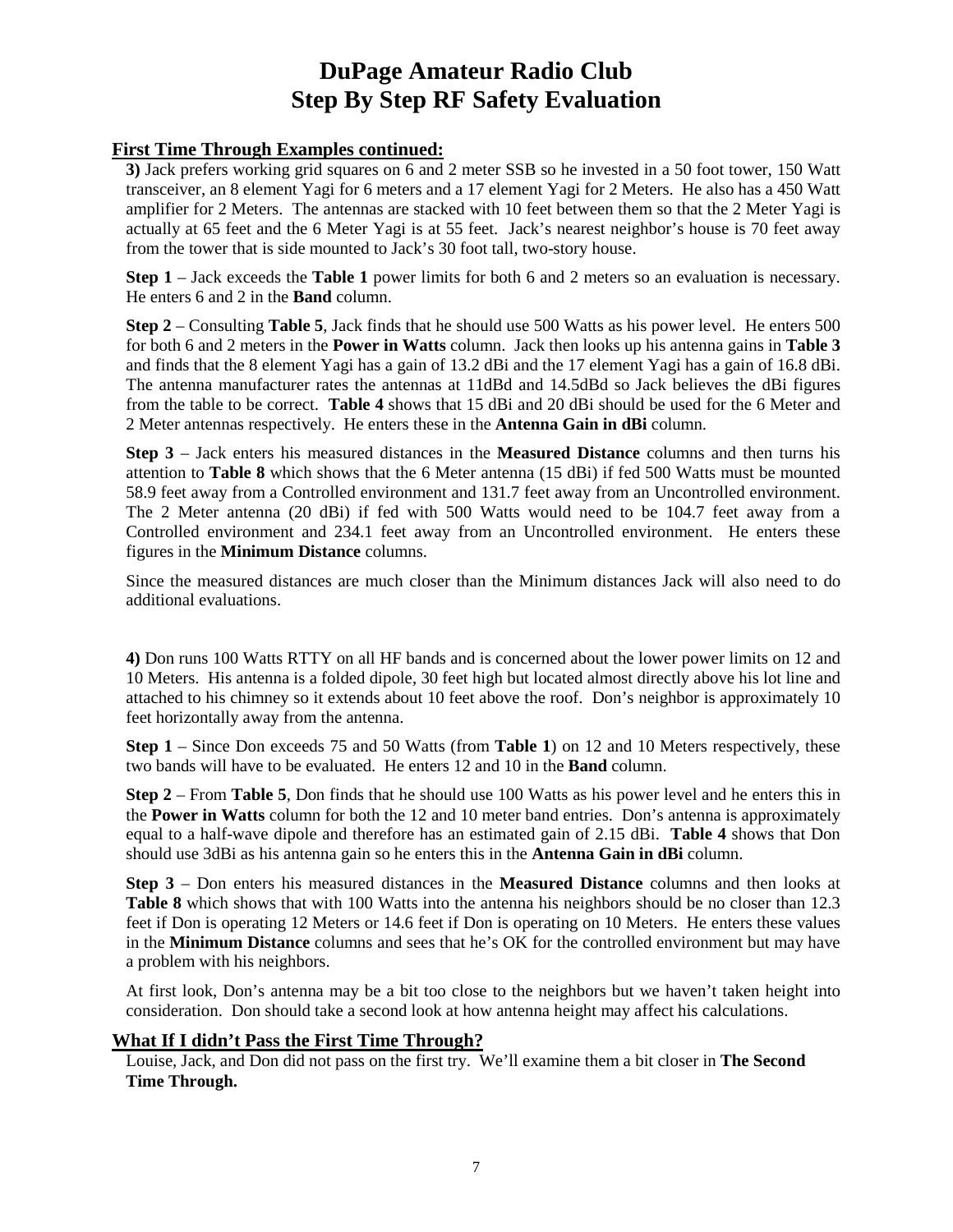# **Work Sheet (First Time Through Examples)**

↓ *Start Here on the First Time Through* ↓

|                | <b>Distance Calculation - Use Pencil</b> |                                     |                                                                                   |                                                                                     |                                                                       |                                                                         |  |
|----------------|------------------------------------------|-------------------------------------|-----------------------------------------------------------------------------------|-------------------------------------------------------------------------------------|-----------------------------------------------------------------------|-------------------------------------------------------------------------|--|
| <b>Band</b>    | <b>Power</b><br>in Watts<br>(Table 5)    | Antenna<br>Gain in dBi<br>(Table 4) | <b>Minimum</b><br><b>Distance to</b><br><b>Controlled</b><br>in feet<br>(Table 8) | <b>Minimum</b><br><b>Distance to</b><br><b>Uncontrolled</b><br>in feet<br>(Table 8) | <b>Measured</b><br><b>Distance to</b><br><b>Controlled</b><br>in feet | <b>Measured</b><br><b>Distance to</b><br><b>Uncontrolled</b><br>in feet |  |
| 160            | 1000                                     | 3                                   | 2.1                                                                               | 3.1                                                                                 | 15                                                                    | 30                                                                      |  |
| 20             | 1500                                     | 9                                   | 24.4                                                                              | 54.7                                                                                | 12                                                                    | 40                                                                      |  |
| 6              | 500                                      | 15                                  | 58.9                                                                              | 131.7                                                                               | 25                                                                    | 70                                                                      |  |
| $\overline{2}$ | 500                                      | 20                                  | 104.7                                                                             | 234.1                                                                               | 35                                                                    | 70                                                                      |  |
| 12             | 100                                      | 3                                   | 5.5                                                                               | 12.3                                                                                | 10                                                                    | 10                                                                      |  |
| 10             | 100                                      | 3                                   | 6.5                                                                               | 14.6                                                                                | 10                                                                    | 10                                                                      |  |
|                |                                          |                                     |                                                                                   |                                                                                     |                                                                       |                                                                         |  |

If Measured Distances are equal to or greater than Minimum Distances the station should be in compliance with FCC Emissions Safety Rules. *The entries in* **BOLD** *represent distances that are too close to the antenna under examination and where RF exposure levels may be excessive.*

# ↓**The following sections are NOT used the First Time Through.**↓

#### **Duty Factor Calculation**

|             | Transmit     | <b>Transmitter</b> | <b>TX On Time</b>    | Duty           | Average  | <b>Standard Power</b> |
|-------------|--------------|--------------------|----------------------|----------------|----------|-----------------------|
| <b>Band</b> | <b>Power</b> | On time in         | <b>Average Power</b> | <b>Factor</b>  | Power in | in Watts              |
|             | in Watts     | <b>Percent</b>     | in Watts             | <b>Percent</b> | Watts    | (Table 5)             |
|             |              |                    |                      |                |          |                       |
|             |              |                    |                      |                |          |                       |
|             |              |                    |                      |                |          |                       |
|             |              |                    |                      |                |          |                       |
|             |              |                    |                      |                |          |                       |
|             |              |                    |                      |                |          |                       |

### **Gain and Round Up Corrections**

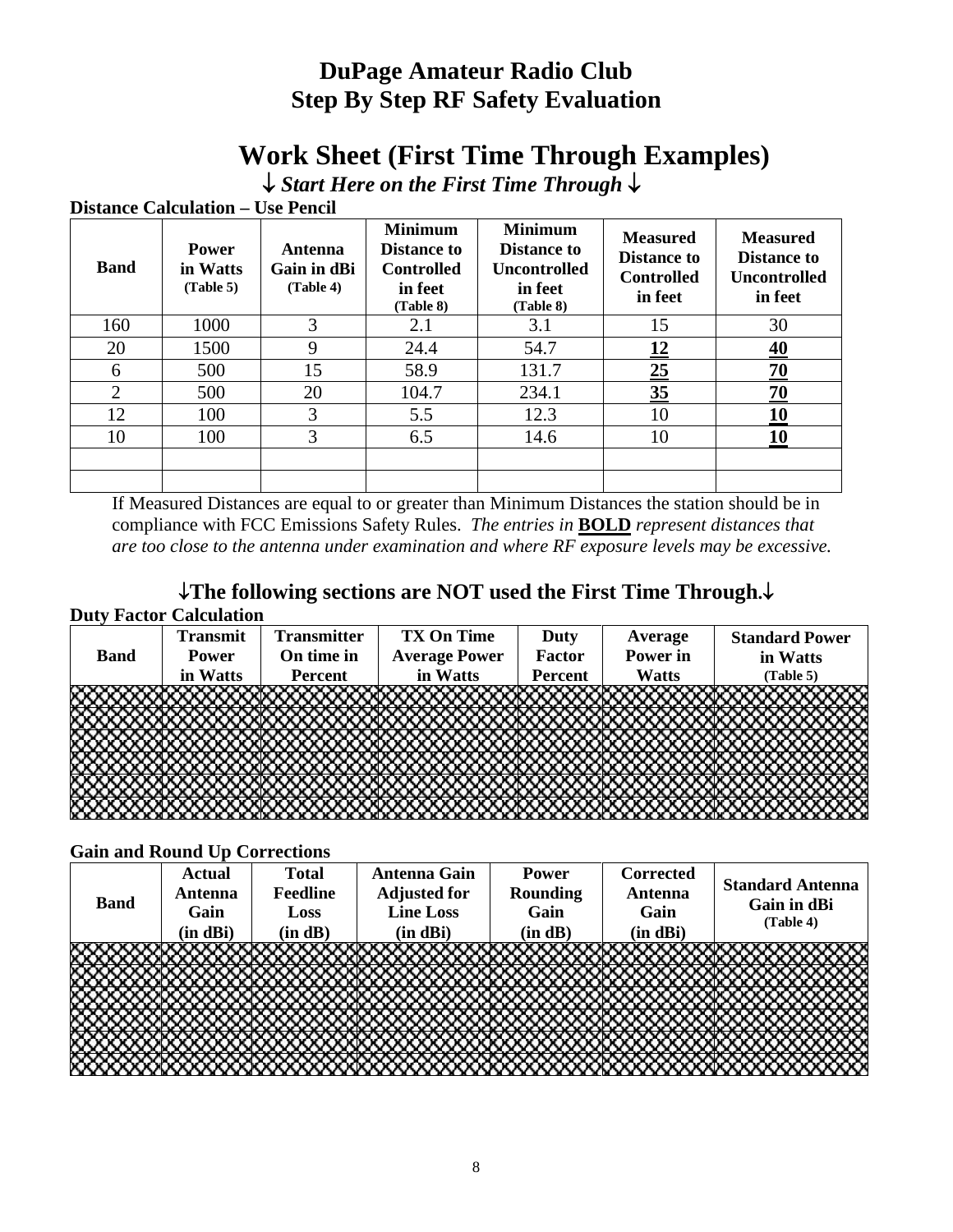### **Second Time Through**

If all your evaluations worked out OK in the first pass you may safely ignore the next steps. However, if your antennas appear to be too close to a Controlled or Uncontrolled environment you should proceed to Step 4. Use a new worksheet for this evaluation. DO NOT fill out the **Distance Calculation** table until you are instructed to do so.

#### **Step 4 – Estimate transmitter on time per averaging period:**

a) Enter the bands that you need to evaluate further in the "Band" columns of the **Distance Calculation, Duty Factor Calculation** and **Gain and Round Up Corrections** tables of the Worksheet.

b) Enter your *actual* transmit power levels, after any amplifier, into the **TX Power (in Watts)** column of the **Duty Factor Calculation** table for each band. **DO NOT** use **Table 5** values here.

c) Now think about when you would be transmitting most – your heaviest use operating period. To many, a contest or Field Day operation represents this type of situation. Next, estimate how much Transmitter On ("key down") time you would have during one hour of that activity<sup>[1](#page-8-0)</sup>. This represents your average transmitting time. Enter these as percentages in the **Transmitter On Percent** column of the **Duty Factor Calculation** table.

#### **Step 5 – Determine your favorite emission mode(s):**

a) CW? SSB? RTTY? What mode(s) do you use most of the time? You may want to list all of the modes you might use during the heavy operating period you defined in Step 4. At minimum, pick a mode you use that has the highest percentage duty factor. This will give you a worst-case figure. Now look at **Table 2** and check the notes regarding the various duty factors. This is your Duty Factor Correction.

b) Enter these (including any that may be 100%) in the appropriate **Duty Factor Percent** spaces of the **Duty Factor Calculation** table.

#### **Step 6 – Convert the information:**

In Steps 4 and 5 you collected information that will now be used to calculate your *average power*. This will then be used to reference Table 8. First we'll work on the **Duty Factor Calculation** table.

a) Multiply each **Transmit Power** entry by its corresponding **Transmitter On time in Percent** entry and enter the result in the corresponding **TX On Time Average Power** space. Example: 100 Watts  $X 50\% = 50$  Watts

b) Multiply each **TX On Time Average Power** entry by the corresponding **Duty Factor Percent**  and enter the result in the appropriate spaces in the **Average Power** column. Example: 50 Watts  $X$  40% = 20 Watts

c) Examine **Table 5** to get the Standard Power Levels and enter these values in the spaces in the **Standard Power in Watts (From Table 5)** column. Also enter these values in the **Power in Watts**  column of **the Distance Calculation** table. Example: 20 Watts should be entered as 0 (zero) Watts.

<span id="page-8-0"></span><sup>&</sup>lt;sup>1</sup> A good rule of thumb for casual operating is that you spend 2/3 of your time listening and 1/3 transmitting. If so, you spend 33% of your time transmitting.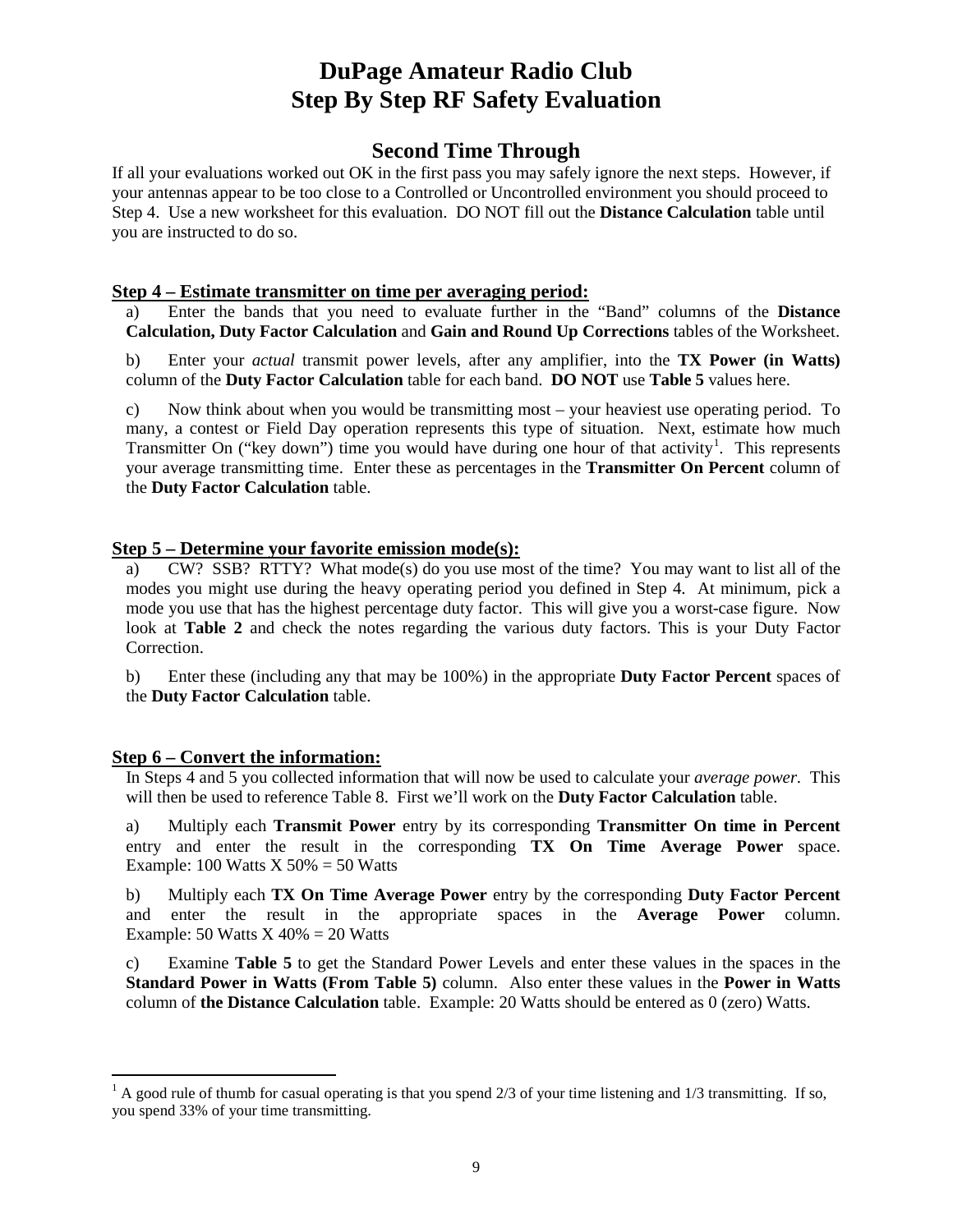#### **Step 7 – Make Gain and Round-up Corrections:**

In this step we will correct for possible feedline losses and eliminate round-up errors. Feedline losses are often insignificant on HF but as frequency increases so do the losses. You should factor in these losses for VHF and UHF operations, especially if you are using an antenna with 3 or more dBi of gain. The round-up losses could be significant on any band, especially if you had to round-up power quite a bit. All entries for this step will be made in the **Gain and Round Up Corrections** table. If you have not already done so, enter the band(s) you are evaluating in the **Band** column.

a) Enter your *actual* antenna gain(s) in the **Antenna Gain in dBi** column. These may *not* be the same values you originally used in the **Distance Calculation** table*.* **DO NOT** use **Table 4** values for these entries*.*

b) Determine your feedline loss – especially if you are running more than 50 Watts on VHF or UHF. Coaxial cable always has more loss per foot than other types of line. To factor in this loss, determine the length of the coax "feedline" from your transmitter or amplifier to the antenna. Since manufacturers specify cable loss in dB per 100 feet divide your measured cable length by 100 to convert it to a percentage of 100 feet. Example: If you have 73 feet of coax running from your shack to your antenna divide 73 by 100 to get 0.73. This is your length of cable expressed in hundreds of feet.

c) Look up the dB loss per 100 feet at your operating frequencies in the cable manufacturer's literature or use the standard values from **Table 7**. Most manufacturers don't list all possible frequencies but typically show loss for 1, 10, 50, 100, 200, 400, etc., MHz. Select the frequency closest to the band in question. Multiply the loss per 100 feet by feedline length in hundreds of feet to get the total loss in dB. Enter this number in the **Total Feedline Loss in dB** column. Example: The 73 feet of coax from the previous step is known to have a loss of 3.2dB per 100 feet at 150 MHz. The loss for 73 feet can be found by multiplying 3.2dB times 0.73 which equals 2.34dB. It is OK to round to the nearest tenth dB so you would enter 2.3 dB in this example. **Note**: If you don't know and can't find the loss figures for your cable use 0 (zero) dB.

d) First calculate the **Antenna Gain Adjusted for Line Loss** by taking the **Antenna Gain in dBi**  and subtracting the corresponding **Total Feedline Loss in dB**. Enter the results in the **Antenna Gain Adjusted for Line Loss** column.

e) Now we'll calculate the **Power Rounding Gain in dB**. We do this by dividing the **Standard Power in Watts** entries by the **Average Power** entries, both from the **Duty Factor Calculation** table. Example: If your **Average Power** is 120 Watts the **Standard Power in Watts** value should be 500 Watts (from **Table 5**). Convert this difference to the power ratio by dividing 500 by 120. This equals a power ratio of 4.17.

f) Compare each of the power ratio values you just calculated to the **Power Gain Multiplier** columns of **Table 6**. Pick the range that includes the number you calculated. Enter the **Gain in dB** value in the appropriate space in the **Power Rounding Gain in dB** column of the worksheet. Example: Our 4.17 ratio is in the range of 3.98 to 5.01 which corresponds to 6.0dB of gain.

g) Subtract the **Power Rounding Gain in dB** values from their corresponding **Antenna Gain Adjusted for Line Loss (in dBi)** values and enter the differences in the **Corrected Antenna Gain in dBi** column. It is OK if this value is less than zero.

h) Compare your **Corrected Antenna Gain** values to the **If your Actual Antenna Gain is:** values in **Table 4**. Enter the corresponding **Use this as your Antenna's Gain** entries in the **Standard Antenna Gain in dBi** column. Also enter these values in the **Antenna Gain in dBi** column of the **Distance Calculation** table.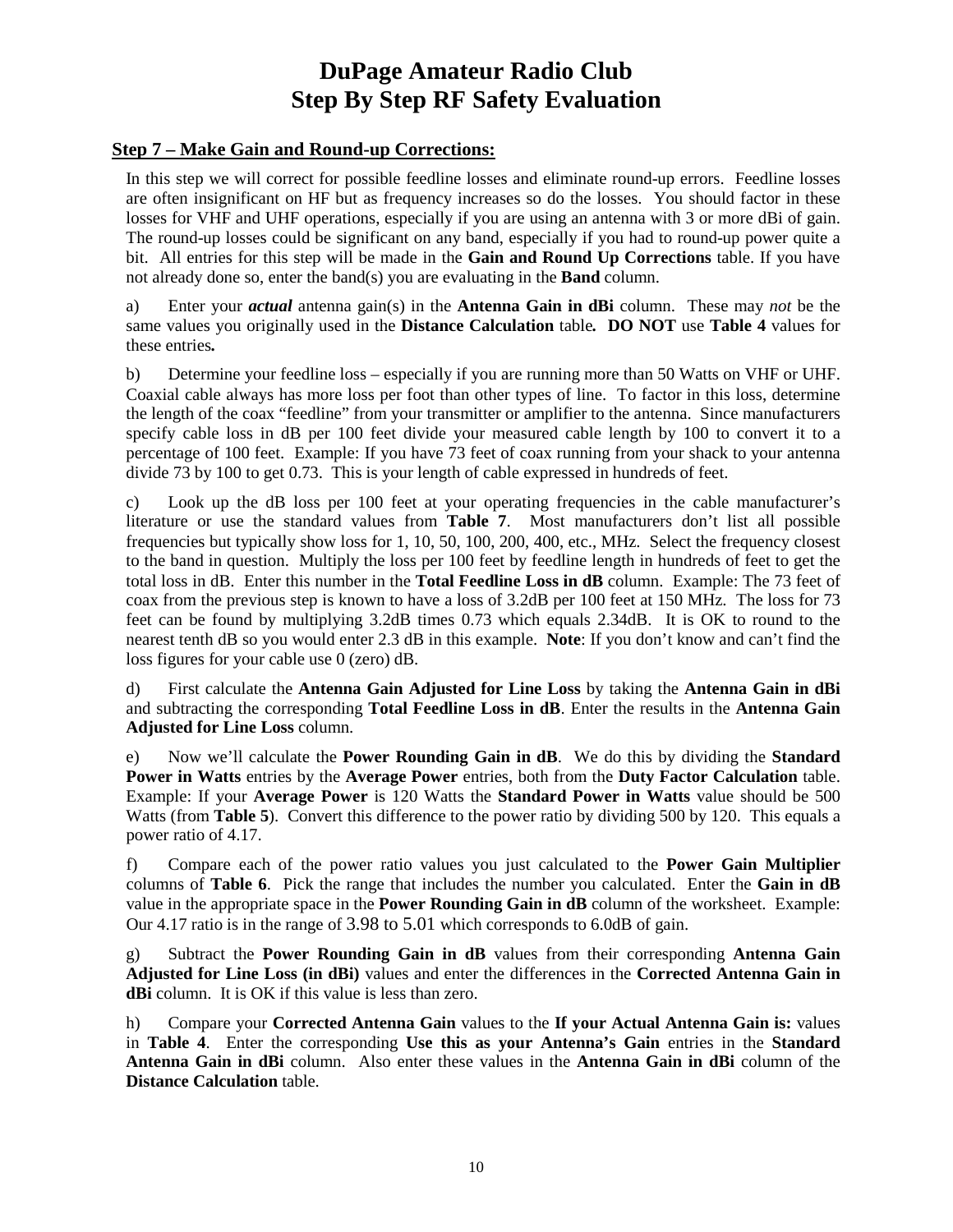#### **Step 8 – Check your Antenna Distance Calculation:**

Your antenna's height may factor into its total distance to the nearest Controlled and Uncontrolled environments. Except in cases where the antenna is at ground level or someone is directly in the main beam (i.e., looking almost directly into the antenna) the height should be factored into the total distance.

This is done by the formula:  $a = SQRT(b^2+c^2)$  where  $a = total distance$  in feet to target environment,  $b =$  measured distance in feet from the base of the tower or antenna support to the area in question,  $c$  = measured height of the tower in feet, less any height above ground at the area in question. We'll solve for a.

a) Measure the horizontal distance from the base of your antenna support to the target environment. This is the distance value you used in the First Time Through. This is value "b". Square this and save it for future use. Example: We measure 12 feet. 12 squared  $= 144$ .

b) Measure or accurately estimate the height of your antenna above ground.

c) Measure or accurately estimate the height of your target environment (Your neighbor's second story for example). Subtract this from the height of your antenna. This result is value "c". Square this and save it for future use. Example: Your antenna is 30 feet high and your neighbor's second story bedroom is 20 feet high. Therefore  $c = 30 - 20$  or 10. 10 squared = 100

d) Calculate the actual distance to the target environment. Add the squared values you calculated in Steps 8a and 8c then take the square root of the result. This is the actual distance from your antenna to the target environment. Example:  $144 + 100 = 244$ . The square root of  $244 = 15.62$ . It's OK to round to one decimal place so we will use 15.6 as the distance to the target environment in feet.

e) Enter the distance you just calculated in the appropriate **Measured Distance** column of the **Distance Calculation** table.

f) Repeat the above steps as necessary for all bands and all Controlled and Uncontrolled environments as needed.

#### **Step 9 – Examine Table 8:**

Just as you did on the First Time Through, cross-reference the average power level(s) and antenna gain(s) you just entered to **Table 8** values and determine the new minimum acceptable distance from your antenna. If your antenna is no closer than those distances to the appropriate population, proceed to **Documentation (Page 14).** If your antenna is *still* closer than either recommended distance, proceed to **When All Else Fails.**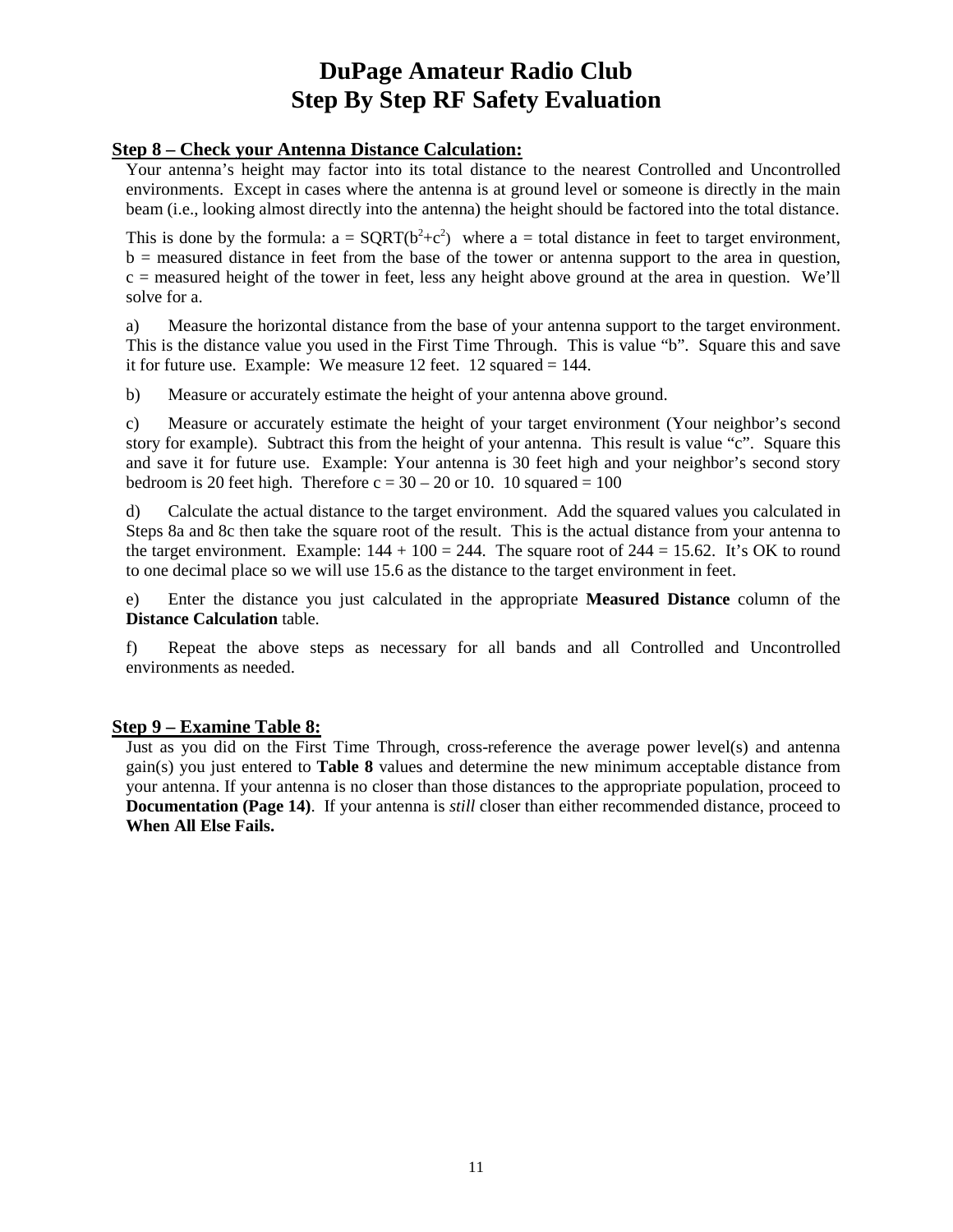#### **Second Time Through Examples:**

We will revisit the stations of Louise, Jack, and Don to see if the **Second Time Through** calculations help them enough to pass.

**1)** As you recall, Louise operates CW on 20 Meters with 1500 Watts into a 3-element mono-band Yagi on a roof mount 12 feet above her roof. Louise's nearest neighbor is 40 feet away, dead east from the turning radius of her antenna, and looks almost straight into the antenna from his second story window.

We found in the First Time Through that Louise must have her antenna mounted at least 54.7 feet away from her neighbor in order to run 1500 Watts with the beam pointed at her neighbor's house. Since the neighbor is closer than 50 feet, Louise may have a problem. To find out, Louise decided to go a **Second Time Through**.

**Step 4** – Louise knows from her contesting experience that she spends about 50% of her time listening and 50% transmitting. She enters this information in **Transmitter On Percent** column of the **Duty Factor Calculation** table.

**Step 5** – Louise never uses any mode but CW so she consults **Table 2** and finds that CW has a Duty Factor of 40%. She enters this information in the **Duty Factor Percent** column of the **Duty Factor Calculation** table.

**Step 6** – Louise now converts the information she entered in the **Duty Factor Calculation** table and finds that her **TX On Time Average Power** is 750 Watts and that her **Average Power** is 300 Watts. She enters these in appropriate columns. Louise looks up the 300 Watt power level in **Table 5** and enters 500 Watts in the **Power in Watts** column of the **Duty Factor Calculation** table and in the **Standard Power in Watts** column of the **Distance Calculation** table.

**Step 7** – Louise turns her attention to the **Gain and Round Up Corrections** table and enters her *actual* antenna gain (7.2dBi) in the **Actual Antenna Gain** column. She decides not to bother with correcting for feedline loss because she only has 50 feet of RG-8 coax and the loss on HF is so low as to not be a significant factor. She writes 0 in the **Total Feedline Loss** column and her actual antenna gain in the **Antenna Gain Adjusted for Line Loss** columns. She now calculates the **Power Rounding Gain** from the entries she made in the **Duty Factor Calculation** table by dividing 500 Watts by 300 Watts to get a power ratio of 1.67. **Table 6** shows this to equal 2.0 dB so Louise enters this in the **Gain and Round Up Corrections** table. She subtracts this value from her **Antenna Gain Adjusted for Line Loss** and finds her **Corrected Antenna Gain** to be 5.2dB. She consults **Table 4** and finds that 6.0 dB is her gain figure. She enters this in the **Standard Antenna Gain in dBi** column and in **Antenna Gain** column of **the Distance Calculation** table.

**Step 8** – Louise now looks at **Table 8** and discovers that with her 7.2dBi antenna (corrected to 6dBi as a result of the gain and round up corrections) and 500 Watts, her neighbor needs to be only 22.3 feet away. Since the neighbor is 40 feet away, Louise is OK for the Uncontrolled figure. Louise also notes that the Controlled figure is 10.0 feet and that this is less than the distance from her antenna to her second floor ceiling. Louise's problem is solved and her family won't have to vacate the second floor of their house when she's contesting. She goes on to **Documentation.**

**2)** Remember that Jack runs 150 Watts on 6 meter and 450 Watts on 2 meter SSB into an 8 element Yagi for 6 meters and a 17 element Yagi for 2 Meters. The antennas are stacked with 10 feet between them so that the 2 Meter Yagi is actually at 65 feet and the 6 Meter Yagi is at 55 feet. Jack's nearest neighbor's house is 70 feet away from the tower that is side mounted to Jack's 30 foot tall, two-story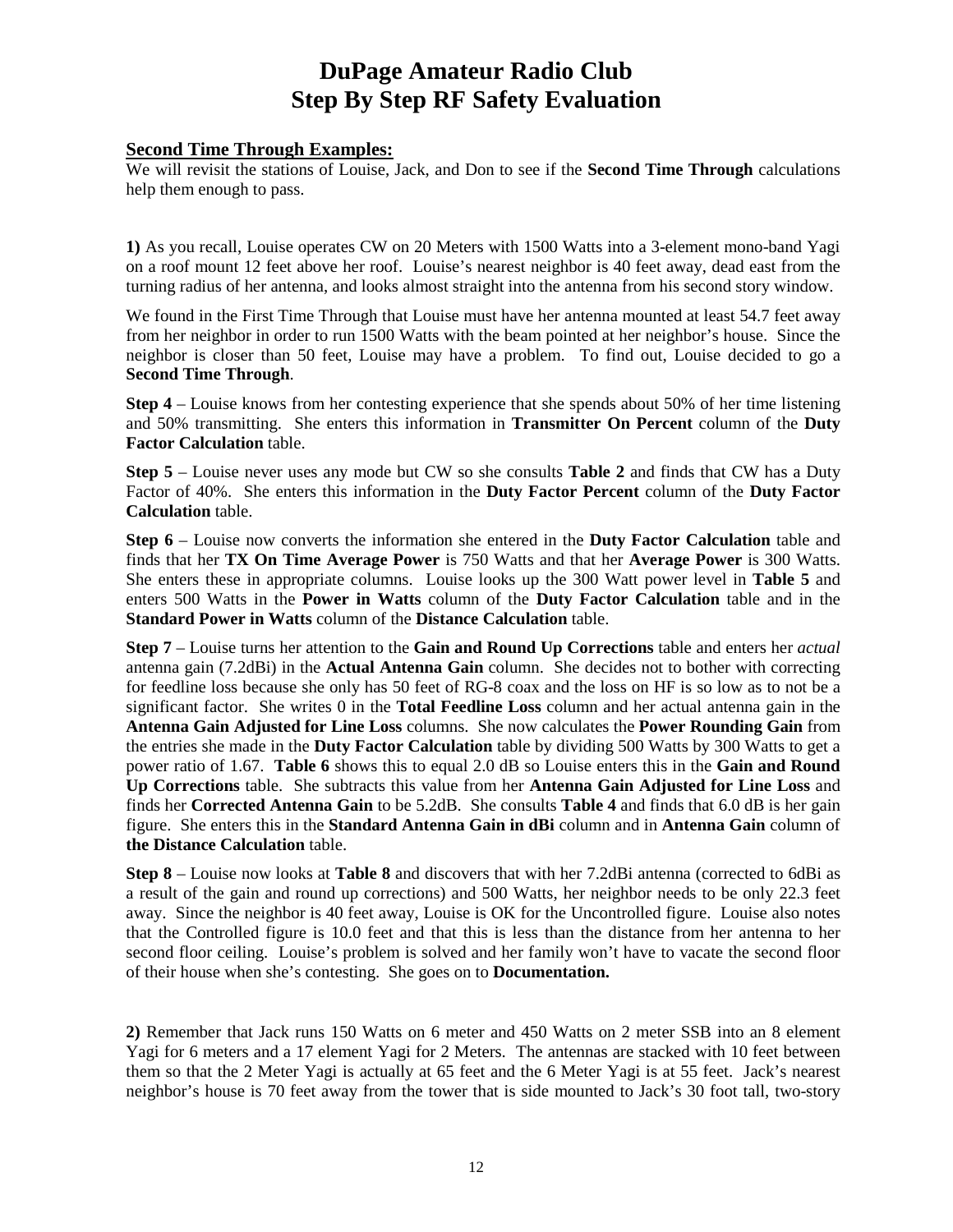house. Jack enters 150 Watts and 450 Watts into the **Transmit Power in Watts** column of the **Duty Factor Calculation** table.

**Step 4** – Jack decides that his operation is pretty casual so he adopts the 2/3 listen, 1/3 transmit "rule" so he transmits only 33% of each hour. He enters this information in the **Transmitter On Percent**  column of the **Duty Factor Calculation** table.

**Step 5** – Jack always uses a speech processor to improve his modulation and average power output so his duty factor from **Table 2** is 40%. He also enters this in the **Duty Factor Percent** column of the **Duty Factor Calculation** table.

**Step 6** – Jack now converts the information he entered in the **Duty Factor Calculation** table and finds that his Average Power is 19.8 Watts for 6 Meters and 59.4 Watts for 2 Meters. He enters these in **the Average Power in Watts** column. Jack looks up his Average Power values in **Table 5** and enters 0 Watts in the **Standard Power in Watts (From Table 5)** column of the **Duty Factor Calculation** and **Distance Calculation** tables for his 6 Meter station and 100 Watts in those columns for his 2 Meter station. Since his 6 Meter station now averages below 50 Watts no further evaluation is necessary so Jack does not enter anything for the 6 Meter station in the **Gain and Round Up Corrections** table. The 2 Meter station does need further work so Jack continues to Step 7.

**Step 7** – Jack decides to correct for feedline loss because he was using cable that had 2.1dB loss per 100 feet at 145 MHz. He had 70 feet on the tower and easily another 30 feet running from the tower to his shack. He writes his *actual* antenna gain, 16.8dBi in the **Actual Antenna Gain** column and 2.1dB in the **Total Feedline Loss** column. He subtracts the Total Feedline Loss from the Actual Antenna Gain and writes 14.7dBi in the **Antenna Gain Adjusted for Line Loss** columns of the **Gain and Round Up Corrections** table.

He now calculates the **Power Rounding Gain** by calculating the power ratio from the entries he made in the **Duty Factor Calculation** table (100W/59.4W) and comparing the ratio (1.68) to the entries in **Table 6**. He enters 2 dB as the **Power Rounding Gain** value. He subtracts this value from his **Antenna Gain Adjusted for Line Loss** and finds his corrected gain to be 12.7dBi. He consults **Table 4** and finds that 15dBi is his standard gain figure. He enters this in the **Antenna Gain** column of **the Distance Calculation** table and **the Corrected Antenna Gain in dBi (From Table 4)** column of the **Duty Factor Calculation** table.

**Step 8** – Jack thinks his numbers look good enough now so he decides to skip recalculating his distances. He reasons correctly that with his tower height the distance to his neighbors or his house should be great enough to not be a problem.

**Step 9** – **Table 8** shows that Jack's 2 Meter antenna (15 dBi corrected gain) fed with 100 Watts would need to be 26.3 feet away from a Controlled environment and 58.9 feet away from an Uncontrolled environment. Remember, Jack did not have to reference **Table 8** for his 6 Meter station because the corrected power is below 50 Watts and therefore does not need evaluation.

Jack is now OK on both 6 and 2 Meters for both Controlled and Uncontrolled environments. He goes on to **Documentation.**

**3)** Don is running 100 Watts RTTY into a folded dipole at 30 feet located almost on his lot line.

**Step 4** – Don knows that when he is having his usual RTTY ragchew he often is transmitting at least 50% of the time. He enters this information in the **Transmitter On Percent** column of the **Duty Factor Calculation** table.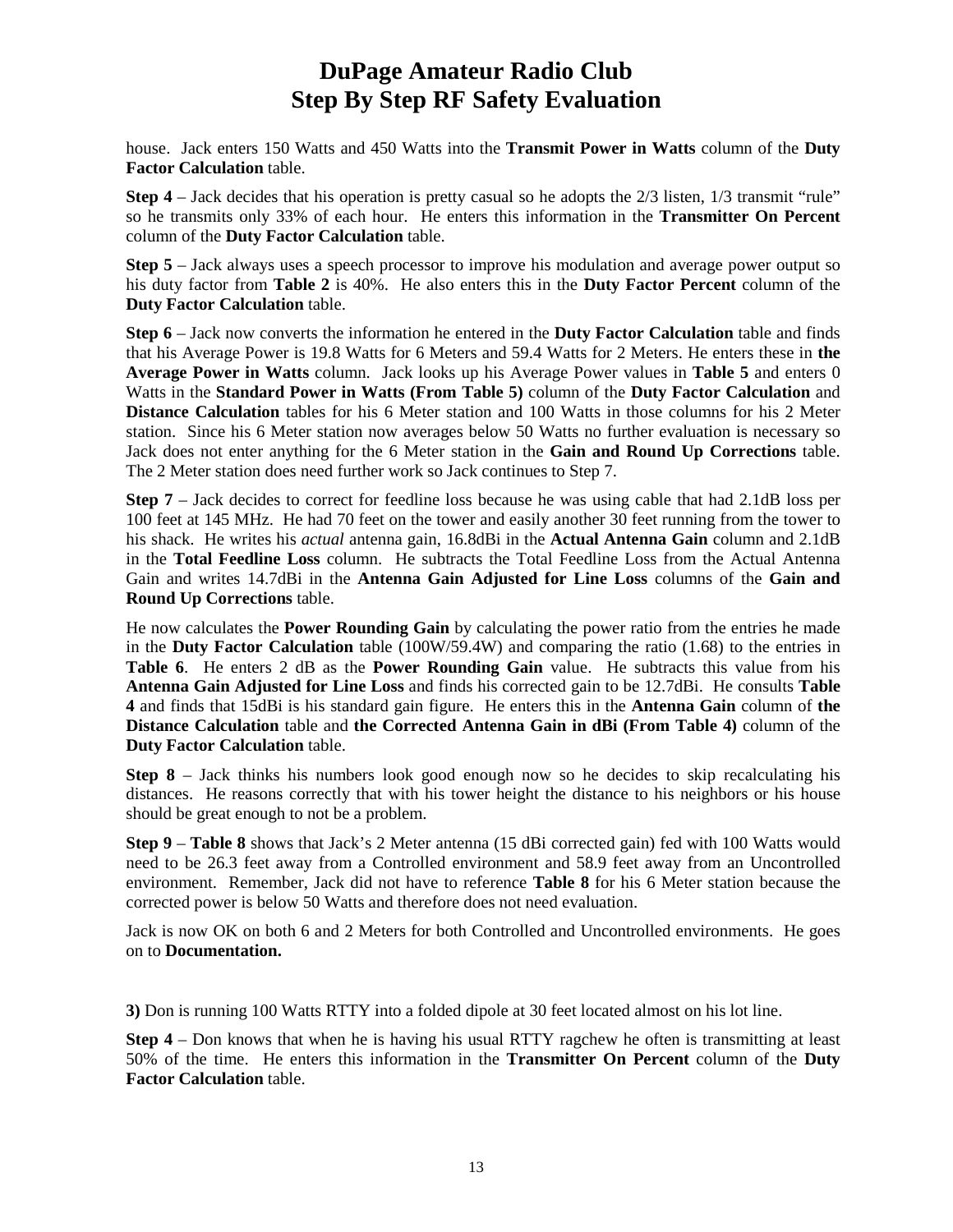**Step 5** –RTTY has a 100% duty factor per **Table 2** so Don sees no reduction in average power as a result of the modulation method. He enters 100% in the **Duty Factor Percent** column of the **Duty Factor Calculation** table.

**Step 6** – Don now converts the information he entered in the **Duty Factor Calculation** table and finds that his **TX On Time Average Power** is 50 Watts (100 Watts X 50%) as is his Average Power. He enters this power in both the **Transmitter On Time Average Power** and **Average Power in Watts** columns. Don looks up the Average Power (50 Watts) in **Table 5** and enters 100 Watts in the **Power in Watts (From Table 5)** column and in the **Power in Watts** column of the **Distance Calculation** table. Note: In this example, Duty Factor calculation did not really affect Don's calculated power output. This is not uncommon because of the way the tables are constructed. Don't worry. Don still has more work to do.

**Step 7** – Don decides not to bother with correcting for feedline loss because he only has 60 feet of RG-8 coax and the loss on HF is so low as to not be a factor. He writes 0 in the **Total Feedline Loss** column and his actual antenna gain (2.15dBi) in the **Antenna Gain Adjusted for Line Loss** columns of the **Gain and Round Up Corrections** table. He now calculates the **Power Rounding Gain** from the entries he made in the **Duty Factor Calculation** table (100/50 = 2.0), looks up the **Power Gain Multiplier** (2.0 which falls between 1.99 and 2.51) in **Table 6** and enters the **Gain in dB** (3dB) in the **Gain and Round Up Corrections** table. He subtracts this value from his **Antenna Gain Adjusted for Line Loss** and finds his corrected gain to be –0.85dBi (a negative value is OK here). He consults **Table 4** and finds that 0dBi is his gain figure. He enters this in the **Antenna Gain** column of the **Distance Calculation** table.

**Step 8** – Don takes a quick look at **Table 8** and sees that he is still a bit too close to his neighbor if he uses his original 10 foot distance number. He decides to recheck his distance and account for antenna height. Don's neighbor's house is 10 feet away from his house and the antenna is 30 feet above the ground. Don determines that his neighbor's house is 20 feet high so Don calculates that the actual distance from his antenna to top floor of his neighbor's house by the following method:  $b = 10$  ft. (horizontal distance to neighbor's house),  $c = 10$  ft. (Antenna height above ground minus height of neighbor's house). Therefore the distance (a) will be:  $a = SQRT(10^2+10^2)$  or 14.14 ft. Don enters this distance in the 12 and 10 Meter rows of the **Distance Calculation** table.

**Step 9** – **Table 8** shows that Don's antenna (0dBi corrected gain) fed with 50 Watts (corrected) must be mounted 3.9 feet away from a Controlled environment and 8.7 feet away from an Uncontrolled environment on 12 Meters and 4.6 feet away from a Controlled environment and 10.4 feet away from an Uncontrolled environment on 10 Meters. Don's station now passes easily so he goes on to **Documentation.**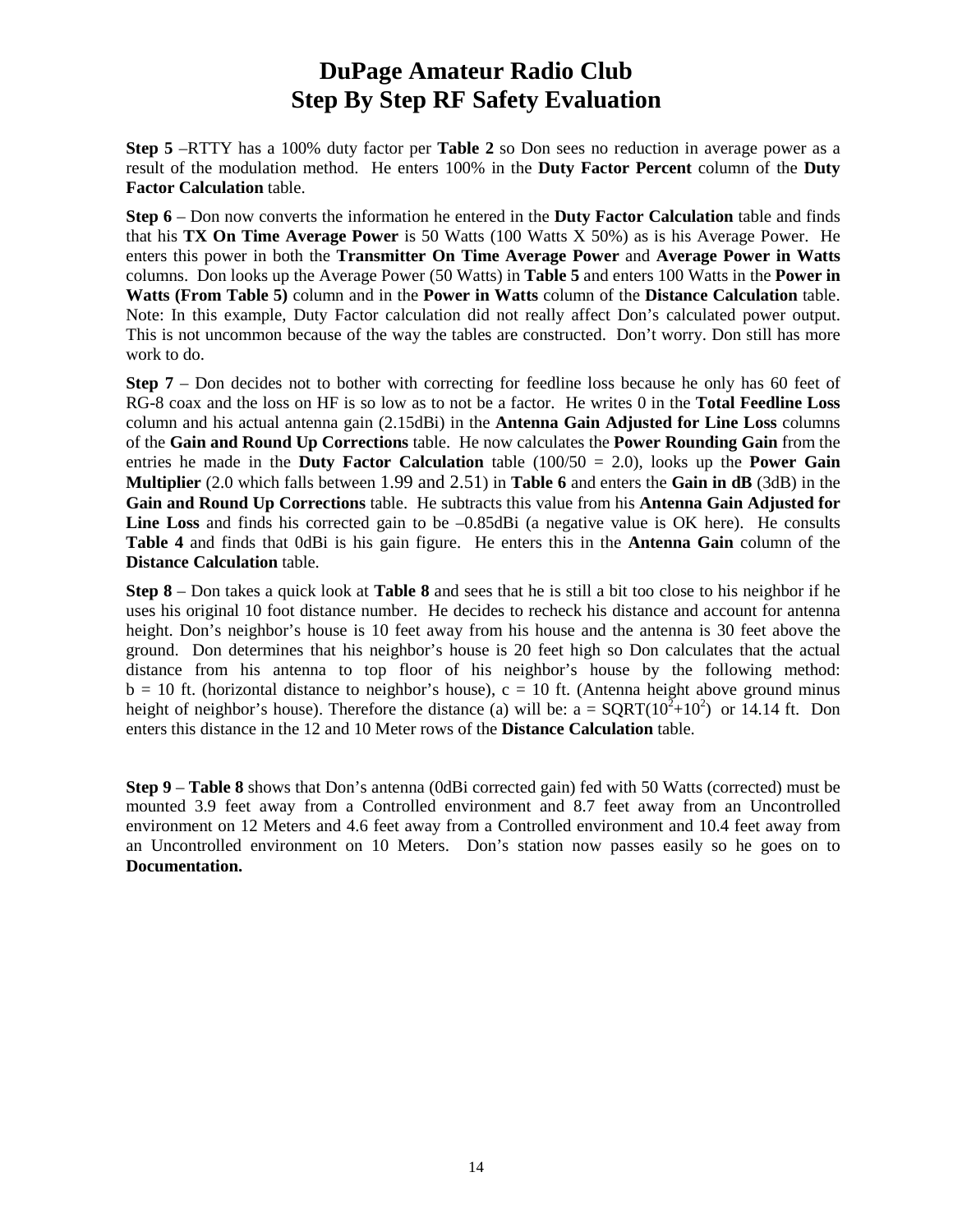# **Work Sheet (Second Time Through Examples)**

### **Distance Calculation**

| <b>Band</b> | <b>Power</b><br>in Watts<br>(Table 5) | Antenna<br>Gain in dBi<br>(Table 4) | <b>Minimum</b><br><b>Distance to</b><br><b>Controlled</b><br>in feet<br>(Table 8) | <b>Minimum</b><br><b>Distance to</b><br><b>Uncontrolled</b><br>in feet<br>(Table 8) | <b>Measured</b><br><b>Distance to</b><br><b>Controlled</b><br>in feet | <b>Measured</b><br><b>Distance to</b><br><b>Uncontrolled</b><br>in feet |
|-------------|---------------------------------------|-------------------------------------|-----------------------------------------------------------------------------------|-------------------------------------------------------------------------------------|-----------------------------------------------------------------------|-------------------------------------------------------------------------|
| 20          | 500                                   | 6                                   | 10.0                                                                              | 22.3                                                                                | 12                                                                    | 40                                                                      |
| 6           |                                       | 9                                   | N/A                                                                               | N/A                                                                                 | 25                                                                    | 70                                                                      |
| 2           | 100                                   | 15                                  | 26.3                                                                              | 58.9                                                                                | 35                                                                    | 70                                                                      |
| 12          | 100                                   | 0                                   | 3.9                                                                               | 8.7                                                                                 | 10                                                                    | 14.14                                                                   |
| 10          | 100                                   | 0                                   | 4.6                                                                               | 10.4                                                                                | 10                                                                    | 14.14                                                                   |
|             |                                       |                                     |                                                                                   |                                                                                     |                                                                       |                                                                         |
|             |                                       |                                     |                                                                                   |                                                                                     |                                                                       |                                                                         |

If Measured Distances are equal to or greater than Minimum Distances the station should be in compliance with FCC Emissions Safety Rules. *Italicized numbers have changed from the first time through.*

↓ *Start Here on the Second Time Through* ↓

#### **Duty Factor Calculation**

| ັ<br><b>Band</b> | <b>Transmit</b><br><b>Power</b><br>in Watts | <b>Transmitter</b><br>On time in<br><b>Percent</b> | <b>TX On Time</b><br><b>Average Power</b><br>in Watts | Duty<br><b>Factor</b><br><b>Percent</b> | Average<br>Power in<br><b>Watts</b> | <b>Standard Power in</b><br><b>Watts</b><br>(Table 5) |
|------------------|---------------------------------------------|----------------------------------------------------|-------------------------------------------------------|-----------------------------------------|-------------------------------------|-------------------------------------------------------|
| 20               | 1500                                        | 50                                                 | 750                                                   | 40                                      | 300                                 | 500                                                   |
| 6                | 150                                         | 33                                                 | 49.5                                                  | 40                                      | 19.8                                |                                                       |
| $\overline{2}$   | 450                                         | 33                                                 | 148.5                                                 | 40                                      | 59.4                                | 100                                                   |
| 12               | 100                                         | 50                                                 | 50                                                    | 100                                     | 50                                  | 100                                                   |
| 10               | 100                                         | 50                                                 | 50                                                    | 100                                     | 50                                  | 100                                                   |
|                  |                                             |                                                    |                                                       |                                         |                                     |                                                       |
|                  |                                             |                                                    |                                                       |                                         |                                     |                                                       |

#### **Gain and Round Up Corrections**

| <b>Band</b> | <b>Actual</b><br>Antenna<br>Gain<br>(in dBi) | <b>Total</b><br><b>Feedline</b><br>Loss<br>(in dB) | Antenna Gain<br><b>Adjusted for</b><br><b>Line Loss</b><br>(in dBi) | <b>Power</b><br><b>Rounding</b><br>Gain<br>(in dB) | <b>Corrected</b><br>Antenna<br>Gain<br>(in dBi) | <b>Standard Antenna</b><br>Gain in dBi<br>(Table 4) |
|-------------|----------------------------------------------|----------------------------------------------------|---------------------------------------------------------------------|----------------------------------------------------|-------------------------------------------------|-----------------------------------------------------|
| 20          | 7.2                                          | U                                                  | 7.2                                                                 | 2.0                                                | 5.2                                             | h                                                   |
| 6           |                                              |                                                    |                                                                     |                                                    |                                                 |                                                     |
| 2           | 16.8                                         | 2.1                                                | 14.7                                                                | 2.0                                                | 12.7                                            | 15                                                  |
| 12          | 2.15                                         | 0                                                  | 2.15                                                                | 3.0                                                | $-0.85$                                         |                                                     |
| 10          | 2.15                                         | 0                                                  | 2.15                                                                | 3.0                                                | $-0.85$                                         | 0                                                   |
|             |                                              |                                                    |                                                                     |                                                    |                                                 |                                                     |
|             |                                              |                                                    |                                                                     |                                                    |                                                 |                                                     |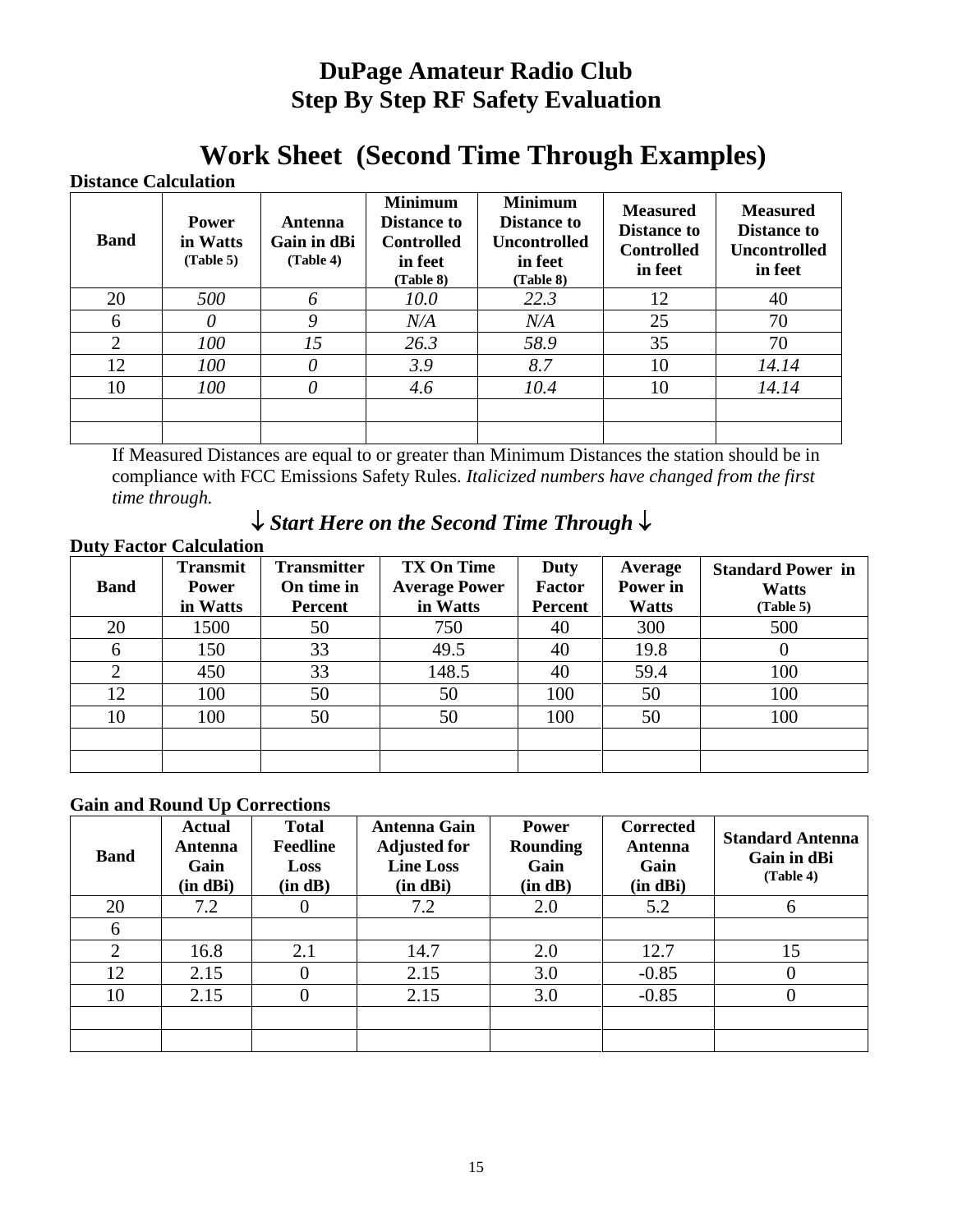### **When All Else Fails!**

You are here either out of curiosity or because you've gone through every step and your emissions are still greater than the MPE in some area. Here are some thoughts about how to deal with this.

- **Is reducing power an option?** Remember that cutting your power in half translates to a 3dB drop. Since an "S" unit represents 6 dB, cutting your power in half only causes a  $\frac{1}{2}$  "S" unit drop at the receiver. However, this drop may make all the difference in your distance limitation. You may also consider only running higher power if you are unable to make or keep a contact. Remember to limit your transmit times when running at the higher power levels.
- **Can you reduce you duty factor?** Remember that exposure is time related. If you drop your duty factor you decrease your average power over time. A simple thing as turning off your speech processor drops duty factor from 40% to 20%. Switching from RTTY to one of the TOR modes reduces your duty factor to about 50%.
- **Can you relocate your antenna?** While not always practical this may be your best alternative.
- **Factor in Antenna Directivity.** Antenna gain comes from concentration of the radiated signal in a desired direction. This causes an equivalent reduction in signal in an undesired direction. Any antenna with a published gain figure greater than 0dBi will show some directivity. For instance, a Yagi radiates less signal above, below, and to the back and sides, than it does toward the front. Acquire a field intensity chart for your antenna that shows gain (or loss) in all directions and factor that in as your antenna gain in the desired direction. This could show that signal at ground level from a tower mounted Yagi is much lower than predicted from the simple modeling shown in our examples. **Important Note**: An antenna has both near-field and far-field directivity characteristics. You must take these into account when examining the antenna's directivity. This topic is beyond the scope of this evaluation sheet so please investigate other sources for further information.
- **Did you factor in cable loss?** If you bypassed this step and you are using small cable (RG-58) or long lengths you REALLY ought to factor this loss in. This is especially true if you are operating on VHF and above and are otherwise fairly close to passing your station. For instance, if your antenna only needs to be a few feet further away to pass.
- **Still in trouble?** Try checking your calculations again. It's easy to have things go wrong, particularly with the Gain and Round Up corrections. If you have questions, you can send them via email to: INFO@W9DUP.ORG

### **Documentation**

If you followed all of the procedures, your documentation is complete. Simply file the completed Work Sheet with your station records.

If you did not need to evaluate your station because your power levels were below the maximums listed in **Table 1**, simply note that your power levels were below the limit and keep a record in your files.

**IMPORTANT:** If *at any time* you make changes to your station's RF setup you *must* evaluate the effect those changes had on your MPE levels. Keep a few blank copies of the Work Sheet for future calculations.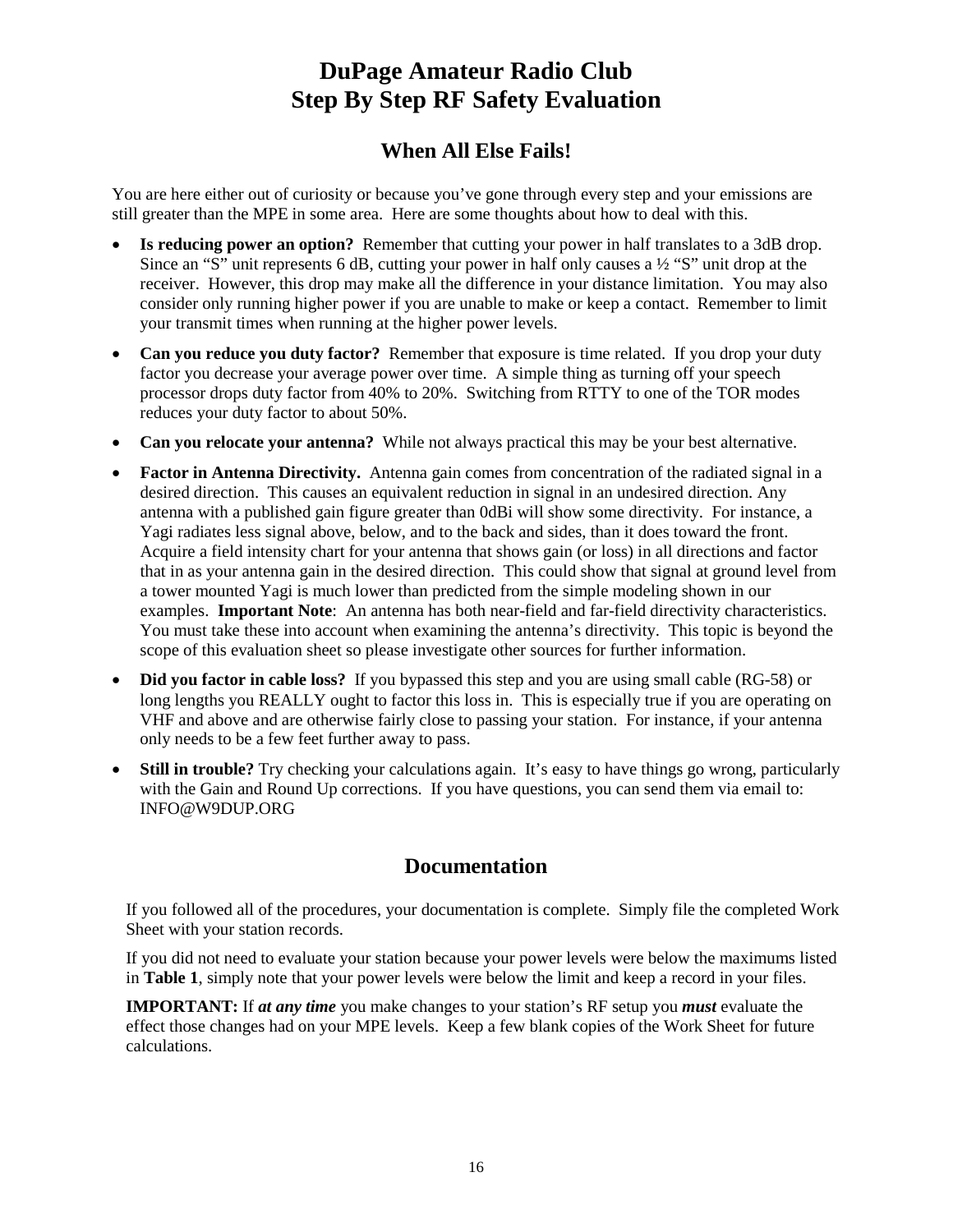# **Tables**

#### **Table 1 – PEP Maximum Power per Band**

| <b>Band</b><br>HF | <b>PEP/Continuous</b><br><b>Power in Watts</b> | <b>Band</b><br><b>VHF/UHF</b> | <b>PEP/Continuous</b><br><b>Power in Watts</b> |
|-------------------|------------------------------------------------|-------------------------------|------------------------------------------------|
| 160 Meters        | 500                                            | 6 Meters                      | 50                                             |
| 80 Meters         | 500                                            | 2 Meters                      | 50                                             |
| 40 Meters         | 500                                            | <b>220 MHz</b>                | 50                                             |
| 30 Meters         | 425                                            | 440 MHz                       | 70                                             |
| 20 Meters         | 225                                            | 900 MHz                       | 150                                            |
| 15 Meters         | 125                                            | $1.2$ GHz                     | 200                                            |
| 12 Meters         | 75                                             | $2.3$ GHz                     | 250                                            |
| 10 Meters         | 50                                             | Above 2.3 GHz                 | 250                                            |

#### **Repeaters:**

#### **Non Building Mounted Antenna:**

If the distance between ground level and the lowest point of the antenna is less than 10 meters *and* the power is greater than 500 W ERP.

#### **Building Mounted Antenna:**

If the power exceeds 500 W ERP.

### **Table 2 – Typical Duty Factors**

| Mode                         | Duty          | <b>Notes</b>                             |
|------------------------------|---------------|------------------------------------------|
|                              | <b>Factor</b> |                                          |
| <b>Unprocessed Voice SSB</b> | 20%           | Normal Voice Modulation – No processing. |
| Processed Voice SSB          | 40%           | Normal Voice Modulation. Moderate Speech |
|                              |               | Processing in use.                       |
| <b>FM</b>                    | 100%          | Any modulating signal.                   |
| FSK/RTTY/AFSK/PSK            | 100%          |                                          |
| <b>TOR Connected Modes</b>   | 50%           | i.e., ARC                                |
| <b>TOR FEC Modes</b>         | 100%          |                                          |
| Conversational CW            | 40%           |                                          |
| <b>Continuous Carrier</b>    | 100%          | No Modulation $-$ Tuning up              |

### **Table 3 – Typical Antenna Gains in Free Space**

| <b>Antenna Type</b> | Gain in dBi | <b>Antenna Type</b> | Gain in dBi |
|---------------------|-------------|---------------------|-------------|
| Quarter Wave Ground | 1.0         | 5-element Yagi      | 9.4         |
| Plane or Vertical   |             |                     |             |
| Half Wave dipole    | 2.15        | 8-element Yagi      | 13.2        |
| 2-element Yagi      | 6.0         | 10-element Yagi     | 14.8        |
| 3-element Yagi      | 7 2         | 17-element Yagi     | 16.8        |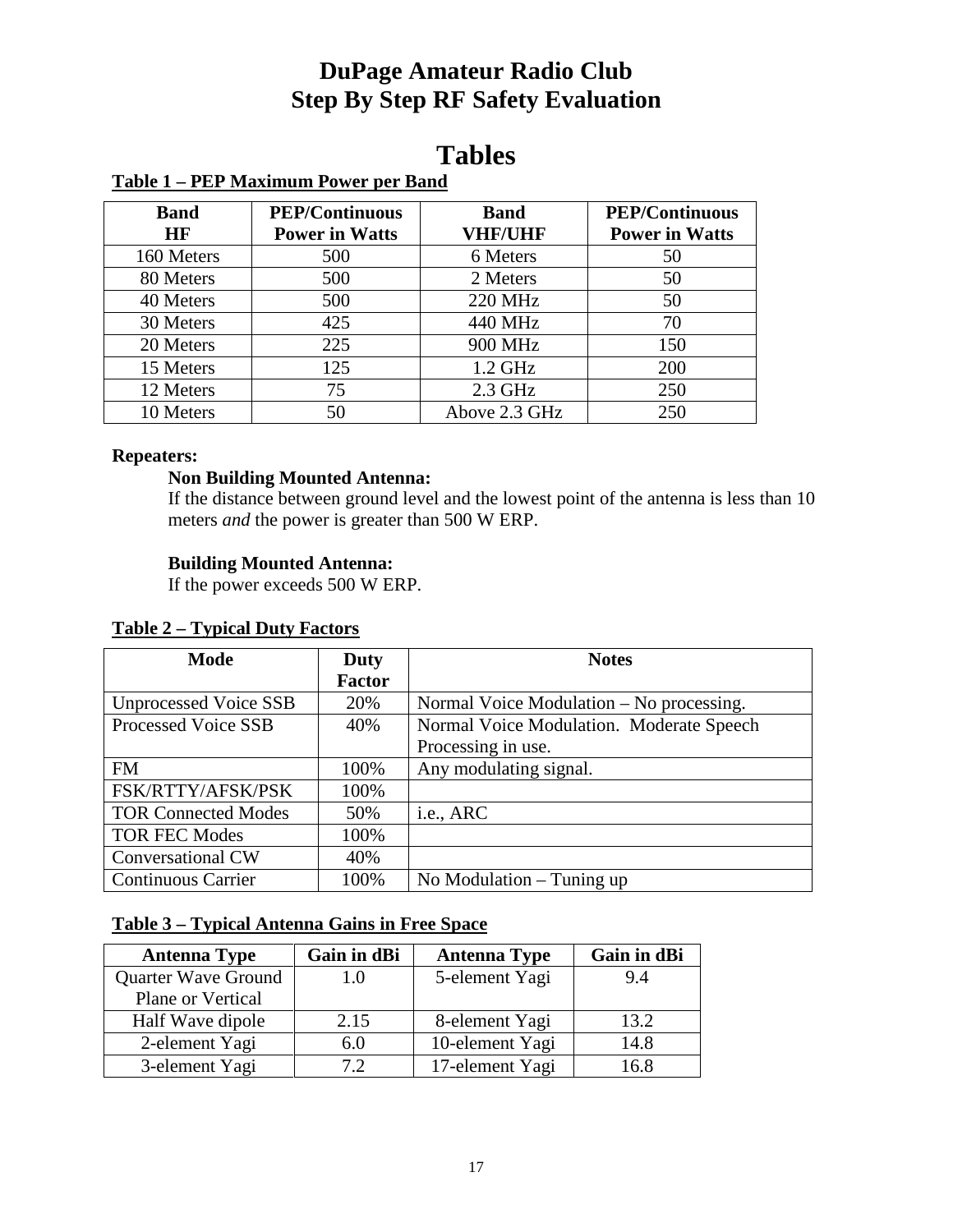| If your Actual<br><b>Antenna Gain in</b><br>dBi is: | Use this as your<br>Antenna's Gain in<br>dBi | If your Actual<br><b>Antenna Gain in</b><br>dBi is: | Use this as your Antenna's<br>Gain in dBi |
|-----------------------------------------------------|----------------------------------------------|-----------------------------------------------------|-------------------------------------------|
| Less than 1                                         |                                              | 9 to 12                                             |                                           |
| $1$ to $3$                                          |                                              | 12 to 15                                            |                                           |
| $3$ to 6                                            |                                              | 15 to 20                                            |                                           |
| $6$ to 9                                            |                                              |                                                     |                                           |

| Table 4 – Standard Antenna Gains for Table 8 |  |  |
|----------------------------------------------|--|--|
|                                              |  |  |

### **Table 5 – Standard Power Levels for Table 8**

| If your HF Power<br>Level is: | Use this as your<br><b>HF Power Level</b> | If your VHF/UHF<br>Power Level is: | Use this as your<br><b>VHF/UHF Power Level</b> |
|-------------------------------|-------------------------------------------|------------------------------------|------------------------------------------------|
| Less than 50 Watts            | $0$ Watts <sup>2</sup>                    | Less than 50 Watts                 | $0$ Watts <sup>2</sup>                         |
| 50 to 100 Watts <sup>2</sup>  | 100 Watts                                 | 50 Watts                           | 50 Watts                                       |
| 100 to 500 Watts              | 500 Watts                                 | 50 to 100 Watts                    | 100 Watts                                      |
| 500 to 1000 Watts             | 1000 Watts                                | 100 to 500 Watts                   | 500 Watts                                      |
| 1000 to1500 Watts             | 1500 Watts                                | 500 to 1000 Watts                  | 1000 Watts                                     |

### **Table 6 – Power Gain to dB Conversion Factors**

| <b>Power Gain</b><br><b>Multiplier</b> | Gain in dB | <b>Power Gain</b><br><b>Multiplier</b> | Gain in dB | <b>Power Gain</b><br><b>Multiplier</b> | Gain in dB |
|----------------------------------------|------------|----------------------------------------|------------|----------------------------------------|------------|
| $1.00 - 1.26$                          |            | $2.51 - 3.16$                          | 4.0        | $6.31 - 7.94$                          | 8.0        |
| $1.26 - 1.58$                          | 1.0        | $3.16 - 3.98$                          | 5.0        | $7.94 - 10.00$                         | 9.0        |
| $1.58 - 1.99$                          | 2.0        | $3.98 - 5.01$                          | 6.0        | $10.00 - 12.59$                        | 10.0       |
| $1.99 - 2.51$                          | 3.0        | $5.01 - 6.31$                          | 7.0        | $12.59 - 15.85$                        | 11.0       |

### **Table 7 – Loss per 100 Ft. for Typically used Coaxial Cables**

| Cable<br><b>Type</b>     | <b>HF</b><br>(1 MHz) | <b>HF</b><br>(30 MHz) | VHF<br>(50 MHz) | VHF<br>(145 MHz) | VHF<br>$(220 \text{ MHz})$ | UHF<br>$(440 \text{ MHz})$ |
|--------------------------|----------------------|-----------------------|-----------------|------------------|----------------------------|----------------------------|
| $RG-58$                  | 0.4dB                | 2.4dB                 | 3.3dB           | 5.9dB            | 7.5dB                      | 12.0dB                     |
| $RG-8$                   | 0.2dB                | 0.9dB                 | 1.3dB           | 2.1dB            | 2.9dB                      | 4.3dB                      |
| Belden 9913<br>& LMR 400 | 0.1dB                | 0.7dB                 | 0.9dB           | 1.4dB            | 1.9dB                      | 2.8dB                      |

<span id="page-17-0"></span><sup>&</sup>lt;sup>2</sup> Power Levels below 50 Watts do not require evaluation.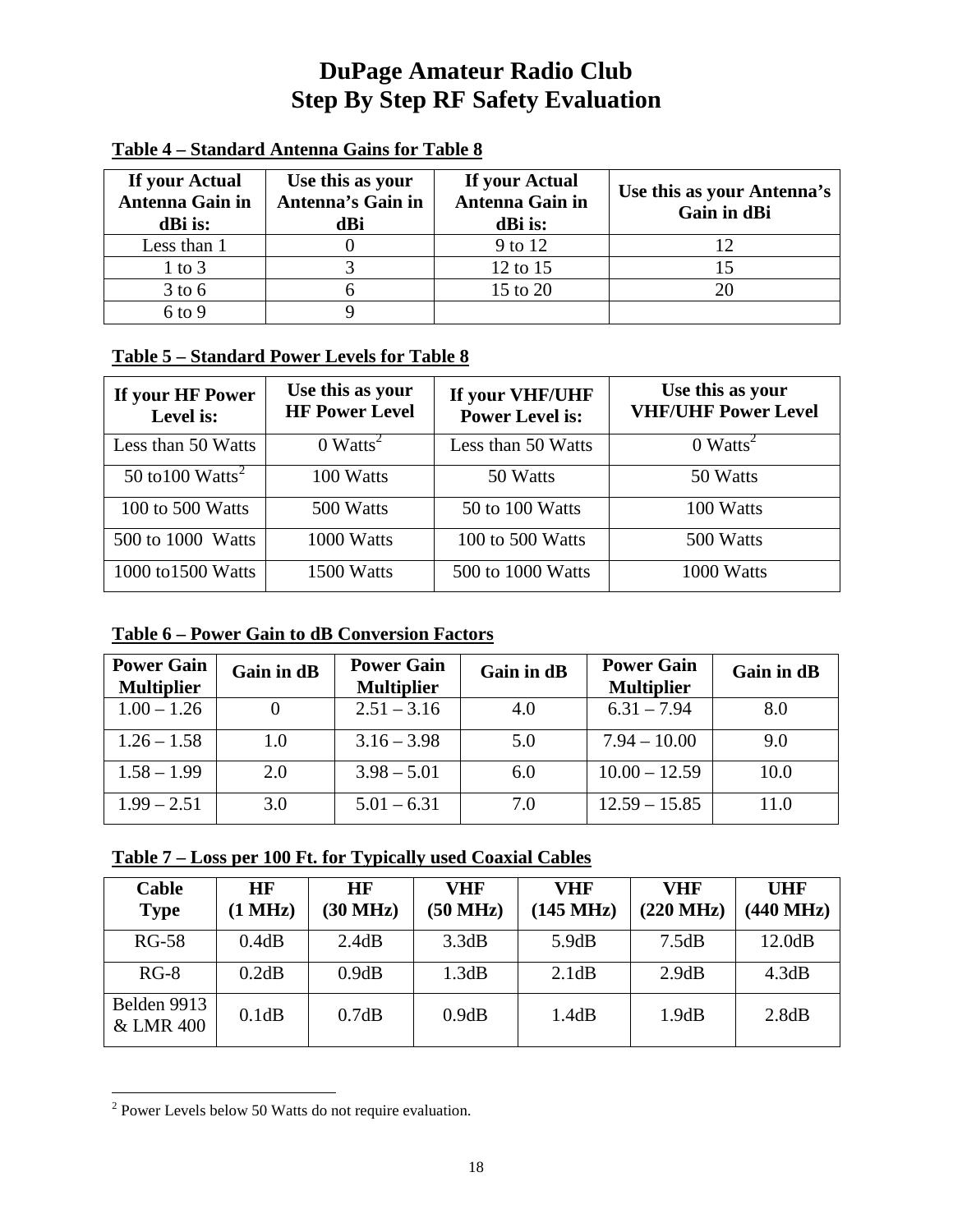### **Table 8 – Estimated Safe Distances**

Estimated distances from transmitting antennas (in feet) necessary to meet FCC power-density limits for Maximum Permissible Exposure (MPE) for either occupational/controlled exposures ("Con") or general-population/uncontrolled exposures ("Unc"). The estimates are based on typical amateur antennas and assuming a 100% duty cycle and typical ground reflection. (*The figures shown in this table generally represent worst-case values, primarily in the main beam of the antenna.*) The compliance distances apply to average exposure and average power, but can be used with PEP for a conservative estimate. If your power falls between values, round up to next highest level.

|                  |                  |      | 100 Watts |      | 500 Watts |      | 1000 Watts | 1500 Watts |       |
|------------------|------------------|------|-----------|------|-----------|------|------------|------------|-------|
| <b>Frequency</b> | Gain             | Con  | Unc       | Con  | Unc       | Con  | Unc        | Con        | Unc   |
| <b>MHz</b>       | dBi              |      |           |      |           |      |            |            |       |
| 2.0              | $\overline{0}$   | 0.5  | 0.7       | 1.0  | 1.6       | 1.5  | 2.2        | 1.8        | 2.7   |
|                  | $\overline{3}$   | 0.7  | 1.0       | 1.5  | 2.2       | 2.1  | 3.1        | 2.6        | 3.8   |
| 4.0              | $\overline{0}$   | 0.6  | 1.4       | 1.4  | 3.1       | 2.0  | 4.4        | 2.4        | 5.4   |
|                  | $\overline{3}$   | 0.9  | 2.0       | 2.0  | 4.4       | 2.8  | 6.2        | 3.4        | 7.6   |
| 7.3              | $\boldsymbol{0}$ | 1.1  | 2.5       | 2.5  | 5.7       | 3.6  | 8.1        | 4.4        | 9.9   |
|                  | $\overline{3}$   | 1.6  | 3.6       | 3.6  | 8.0       | 5.1  | 11.4       | 6.2        | 13.9  |
|                  | $\overline{6}$   | 2.3  | 5.1       | 5.1  | 11.4      | 7.2  | 16.1       | 8.8        | 19.7  |
| 10.15            | $\boldsymbol{0}$ | 1.6. | 3.5       | 3.5  | 7.9       | 5.0  | 11.2       | 6.1        | 13.7  |
|                  | $\overline{3}$   | 2.2  | 5.0       | 5.0  | 11.2      | 7.1  | 15.8       | 8.7        | 19.4  |
|                  | 6                | 3.2  | 7.1       | 7.1  | 15.8      | 10.0 | 22.4       | 12.2       | 27.4  |
| 14.35            | $\overline{0}$   | 2.2  | 5.0       | 5.0  | 11.2      | 7.1  | 15.8       | 8.7        | 19.4  |
|                  | $\overline{3}$   | 3.2  | 7.1       | 7.1  | 15.8      | 10.0 | 22.4       | 12.3       | 27.4  |
|                  | 6                | 4.5  | 10.0      | 10.0 | 22.3      | 14.1 | 31.6       | 17.3       | 38.7  |
|                  | 9                | 6.3  | 14.1      | 14.1 | 31.6      | 20.0 | 44.6       | 24.4       | 54.7  |
| 18.168           | $\boldsymbol{0}$ | 2.8  | 6.3       | 6.3  | 14.2      | 9.0  | 20.1       | 11.0       | 24.6  |
|                  | 3                | 4.0  | 9.0       | 9.0  | 20.0      | 12.7 | 28.3       | 15.5       | 34.7  |
|                  | 6                | 5.7  | 12.7      | 12.7 | 28.3      | 17.9 | 40.0       | 21.9       | 49.0  |
|                  | $\overline{9}$   | 8.0  | 17.9      | 17.9 | 40.0      | 25.3 | 56.5       | 31.0       | 69.2  |
| 21.45            | $\boldsymbol{0}$ | 3.3  | 7.5       | 7.5  | 16.7      | 10.6 | 23.7       | 13.0       | 29.0  |
|                  | $\overline{3}$   | 4.7  | 10.6      | 10.6 | 23.6      | 15.0 | 33.4       | 18.3       | 41.0  |
|                  | 6                | 6.7  | 14.9      | 14.9 | 33.4      | 21.1 | 47.2       | 25.9       | 57.9  |
|                  | 9                | 9.4  | 21.1      | 21.1 | 47.2      | 29.8 | 66.7       | 36.5       | 81.7  |
| 24.99            | $\boldsymbol{0}$ | 3.9  | 8.7       | 8.7  | 19.5      | 12.3 | 27.6       | 15.1       | 33.8  |
|                  | $\overline{3}$   | 5.5  | 12.3      | 12.3 | 27.5      | 17.4 | 39.0       | 21.3       | 47.7  |
|                  | 6                | 7.8  | 17.4      | 17.4 | 38.9      | 24.6 | 55.0       | 30.1       | 67.4  |
|                  | 9                | 11.0 | 24.6      | 24.6 | 55.0      | 34.8 | 77.7       | 42.6       | 95.2  |
| 29.7             | $\overline{0}$   | 4.6  | 10.4      | 10.4 | 23.2      | 14.7 | 32.8       | 18.0       | 40.1  |
|                  | $\overline{3}$   | 6.5  | 14.6      | 14.6 | 32.7      | 20.7 | 46.3       | 25.4       | 56.7  |
|                  | $\overline{6}$   | 9.2  | 20.7      | 20.7 | 46.2      | 29.3 | 65.4       | 35.8       | 80.1  |
|                  | 9                | 13.1 | 29.2      | 29.2 | 65.3      | 41.3 | 92.4       | 50.6       | 113.2 |

**Distance from the Antenna in Feet - HF**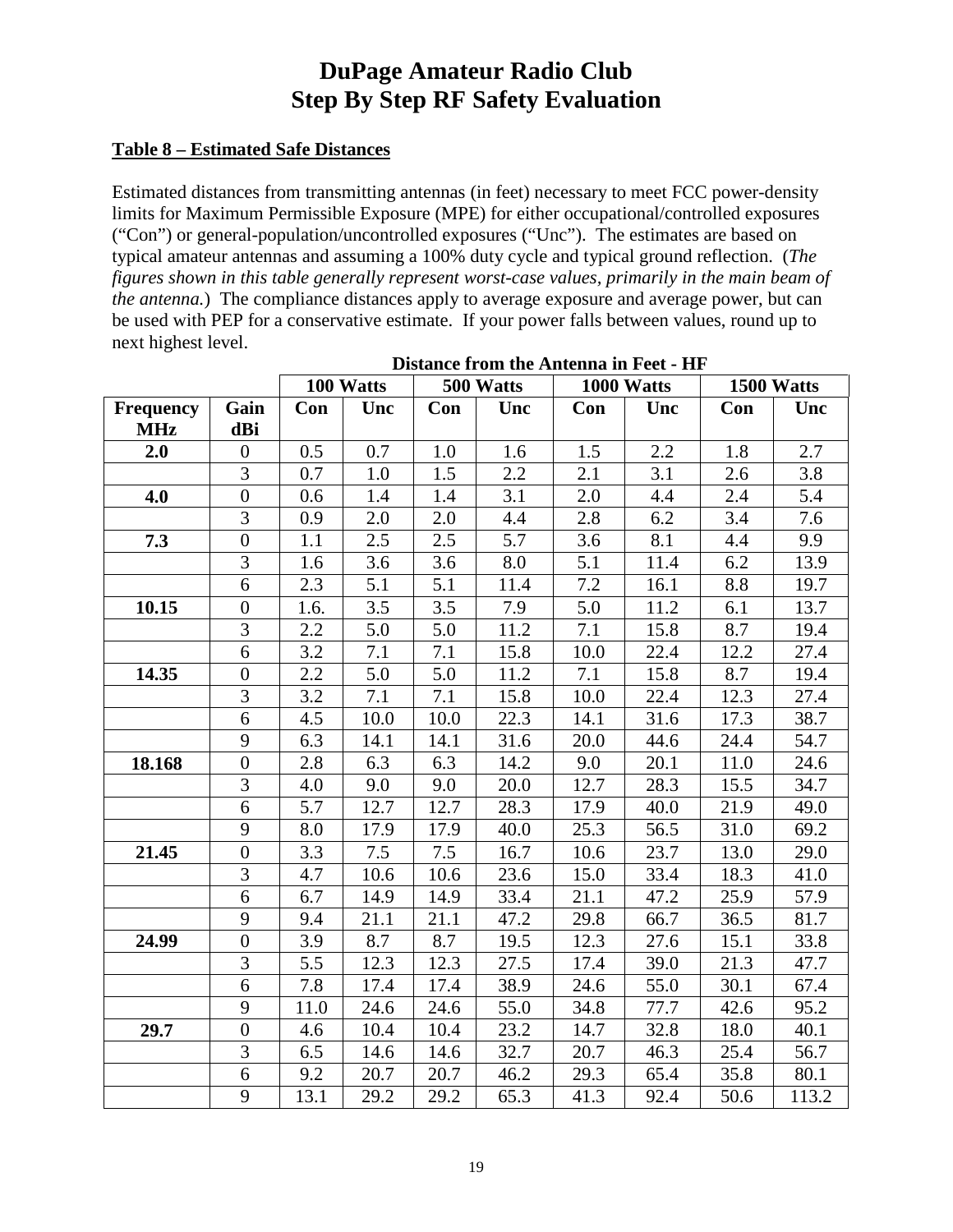# **Table 8 Continued…**

|                  |                | Distance from the Antenna in Feet VHF - UHF |          |      |           |       |           |       |            |
|------------------|----------------|---------------------------------------------|----------|------|-----------|-------|-----------|-------|------------|
|                  |                |                                             | 50 Watts |      | 100 Watts |       | 500 Watts |       | 1000 Watts |
| <b>Frequency</b> | Gain           | Con                                         | Unc      | Con  | Unc       | Con   | Unc       | Con   | Unc        |
| <b>MHz</b>       | dBi            |                                             |          |      |           |       |           |       |            |
| $50 - 222$       | $\overline{0}$ | 3.3                                         | 7.4      | 4.7  | 10.5      | 10.5  | 23.4      | 14.8  | 33.1       |
|                  | 3              | 4.7                                         | 10.5     | 6.6  | 14.8      | 14.8  | 33.1      | 20.9  | 46.8       |
|                  | 6              | 6.6                                         | 14.8     | 9.3  | 20.9      | 20.9  | 46.7      | 29.5  | 66.1       |
|                  | 9              | 9.3                                         | 20.9     | 13.2 | 29.5      | 29.5  | 66.0      | 41.7  | 93.3       |
|                  | 12             | 13.2                                        | 29.5     | 18.6 | 41.7      | 41.7  | 93.2      | 59.0  | 131.8      |
|                  | 15             | 18.6                                        | 41.6     | 26.3 | 58.9      | 58.9  | 131.7     | 83.3  | 186.2      |
|                  | 20             | 33.1                                        | 74.0     | 46.8 | 104.7     | 104.7 | 234.1     | 148.1 | 331.1      |
| 420              | $\overline{0}$ | 2.8                                         | 6.3      | 4.0  | 8.8       | 8.8   | 19.8      | 12.5  | 28.0       |
|                  | 3              | 4.0                                         | 8.8      | 5.6  | 12.5      | 12.5  | 28.0      | 17.7  | 39.5       |
|                  | 6              | 5.6                                         | 12.5     | 7.9  | 17.7      | 17.7  | 39.5      | 25.0  | 55.8       |
|                  | 9              | 7.9                                         | 17.6     | 11.2 | 24.9      | 24.9  | 55.8      | 35.3  | 78.9       |
|                  | 12             | 11.1                                        | 24.9     | 15.8 | 35.2      | 35.2  | 78.8      | 49.8  | 111.4      |
|                  | 15             | 15.7                                        | 35.2     | 22.3 | 49.8      | 49.8  | 111.3     | 70.4  | 157.4      |
| 1240             | $\theta$       | 1.6                                         | 3.6      | 2.3  | 5.2       | 5.2   | 11.5      | 7.3   | 16.3       |
|                  | 3              | 2.3                                         | 5.1      | 3.3  | 7.3       | 7.3   | 16.3      | 10.3  | 23.0       |
|                  | 6              | 3.2                                         | 7.3      | 4.6  | 10.3      | 10.3  | 23.0      | 14.5  | 32.5       |
|                  | 9              | 4.6                                         | 10.3     | 6.5  | 14.5      | 14.5  | 32.5      | 20.5  | 45.9       |
|                  | 12             | 6.5                                         | 14.5     | 9.2  | 20.5      | 20.5  | 45.8      | 29.0  | 64.8       |
|                  | 15             | 9.2                                         | 20.5     | 13.0 | 29.0      | 29.0  | 64.8      | 41.0  | 91.6       |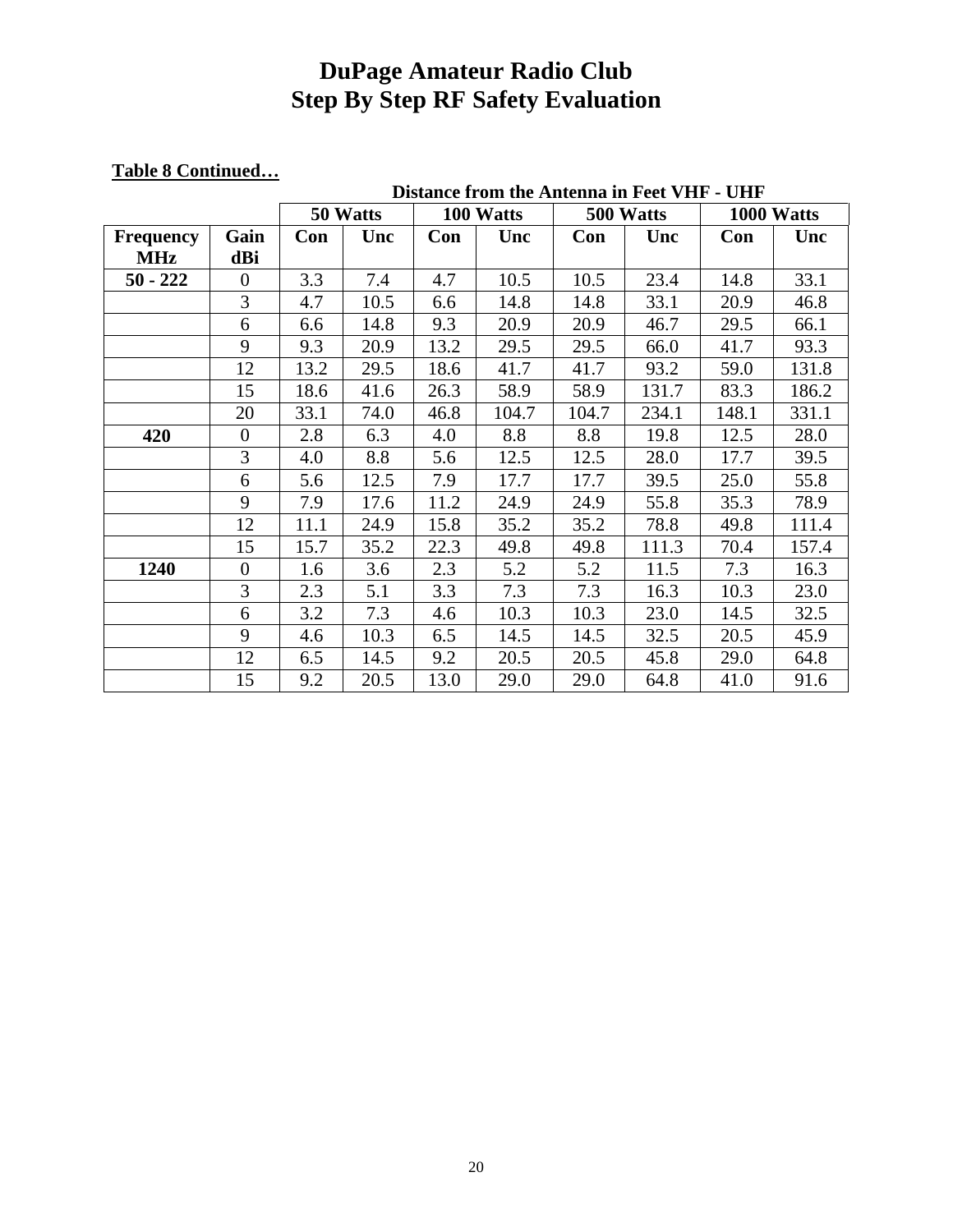### **References**

The FCC Office of Engineering and Technology Web page has all the FCC information on RF exposure. See http://www.fcc.gov/oet/rfsafety/. Paper copies of OET Bulletin 65 are available from: National Technical Information Service, Springfield, VA 22161 Telephone: 800-553-6847 e-mail: orders@ntis.fedworld.gov Web: http://www.ntis.gov Product Search for OET 65

Ed Hare, KA1CV, "The FCC's New RF-Exposure Regulations," QST, Jan 1997, p 47.

Ed Hare, W1RFI, "What's New About the FCC's New RF-Exposure Regulations," QST Oct 1997, p 51.

A copy of all applicable QST articles, and links to all FCC material and RF-exposure rules can be found on the ARRL Web at http://www.arrl.org Search RF Exposure

Greg Lapin (N9GL) has written many excellent articles regarding RF exposure. These provide a sanity check for an often insanely argued topic. Find these articles on-line at: http://www.arrl.org Search RF Safety or N9GL

### **Contact Information**

DuPage Amateur Radio Club P.O. Box 71 Clarendon Hills, IL. 60514-0071 Web: http://www.w9dup.org email: info@w9dup.org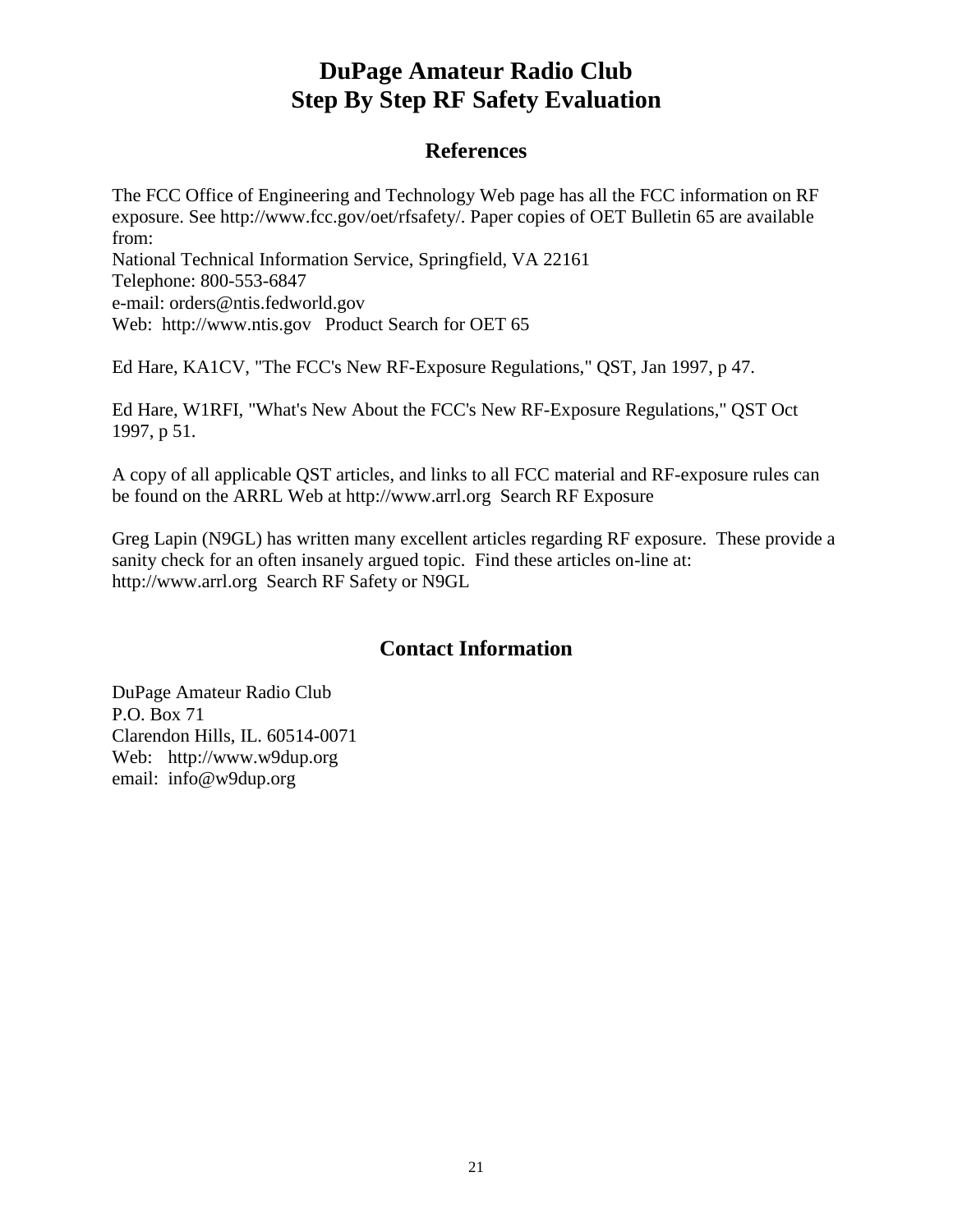**Notes**